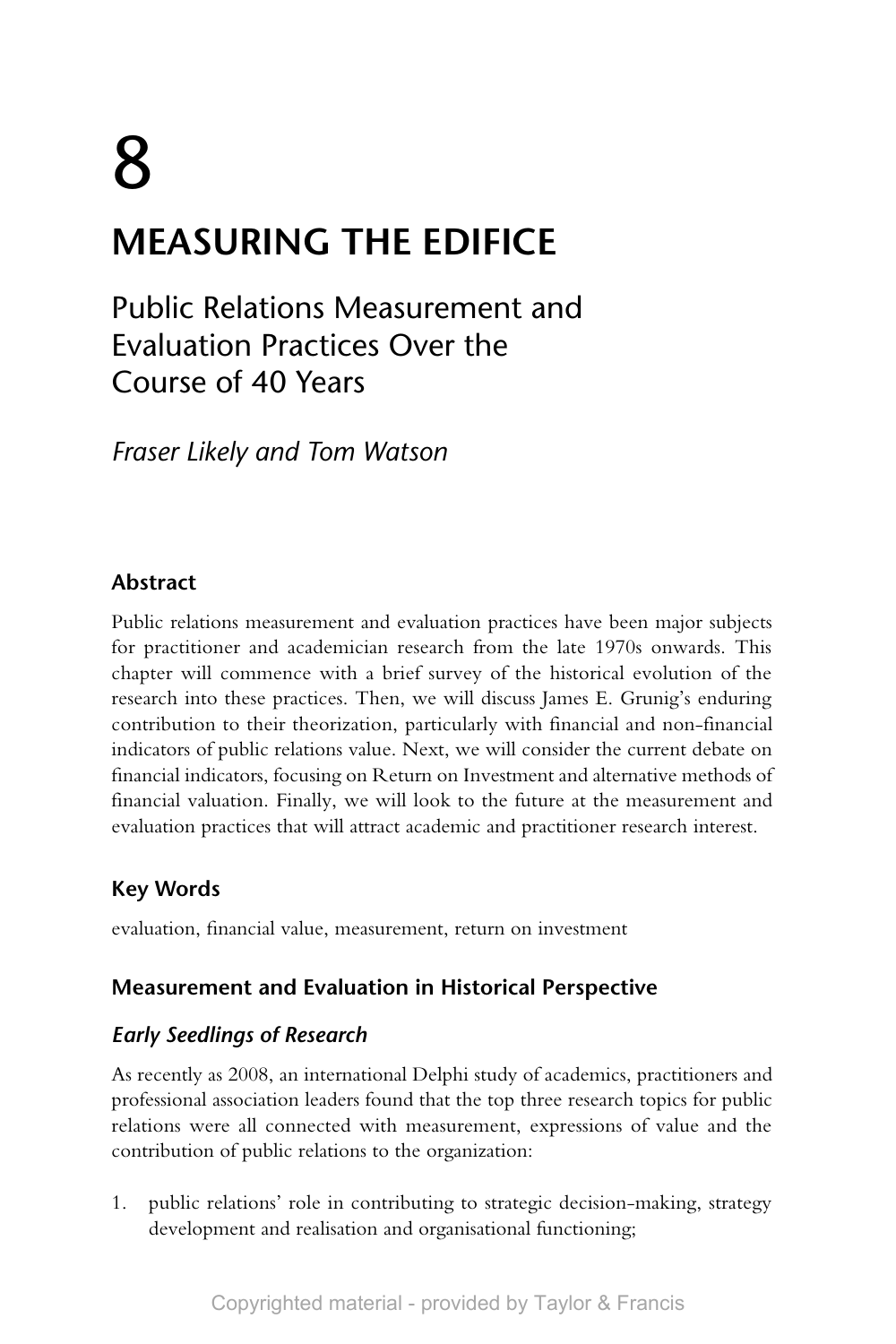#### **144** Fraser Likely and Tom Watson

- 2. the value that public relations creates for organisations through building social capital; managing key relationships and realising organisational advantage;
- 3. the measurement and evaluation of public relations both offline and online.

These are not new of course, since the history of practices of measurement of the output and outcomes of public relations activity can be traced back to the late 18th century and was evident in the United States and Germany in the following century (Lamme & Russell, 2010; Watson 2012a). At the beginning of the 20th century, Cutlip (1994) identified early monitoring practices in Boston while public relations pioneers such as Edward L. Bernays and Arthur W. Page extensively used opinion research for the monitoring of public opinion and the shaping of communication strategies (Ewen, 1996; Griese 2001). By mid-century, and aided by the operations of press clippings agencies in many countries, many public relations practitioners were monitoring media coverage and undertaking simple measurement of volume (typically column inches) and judgements on its tonality (Plackard & Blackmon, 1947; J. L'Etang, pers. comm. January 10, 2011).

Watson (2012a) has observed that the late 1960s and the 1970s were a period when books and articles addressing public relations evaluation started to appear. These were written by both academics and by practitioners. In 1969, Robinson's *Public Relations and Survey Research* was published. Pavlik says that '[Robinson] predicted that PR evaluation would move away from seat-of-the-pants approaches and toward "scientific derived knowledge"' (1987, p. 66). Robinson confidently stated that practitioners would no longer rely on anecdotal, subjective measures of success; they 'would begin to use more systematic measures of success, primarily social science methods such as survey research' (Pavlik, 1987).

## *Later Flowering of Research*

While there was a trickling stream of publications from both academics and practitioners in the early 1970s, the prime catalyst was a conference held in 1977 at the University of Maryland, chaired by James E. Grunig, in partnership with AT&T. This was followed by the first scholarly special issue, 'Measuring the Effectiveness of Public Relations', in *Public Relations Review*'s Winter 1977 edition, featuring papers from the conference.

In the decade or so that followed the Maryland/AT&T event, there was a flowering of research in the field. Watson (2012a) notes that US journals featured articles and research from Broom (Broom & Dozier, 1983), Dozier (Broom & Dozier, 1983; Dozier, 1984, 1985) and J. Grunig (1979, 1983; Grunig & Hickson, 1976). Cline (1984) produced an annotated bibliography of evaluation and measurement in public relations and organizational communication conducted between 1974 and 1984. Books, chapters and articles, by both academicians and practitioners, were written on such subjects as methodological techniques, evalua-

*<sup>(</sup>Watson, 2008, p. 111)*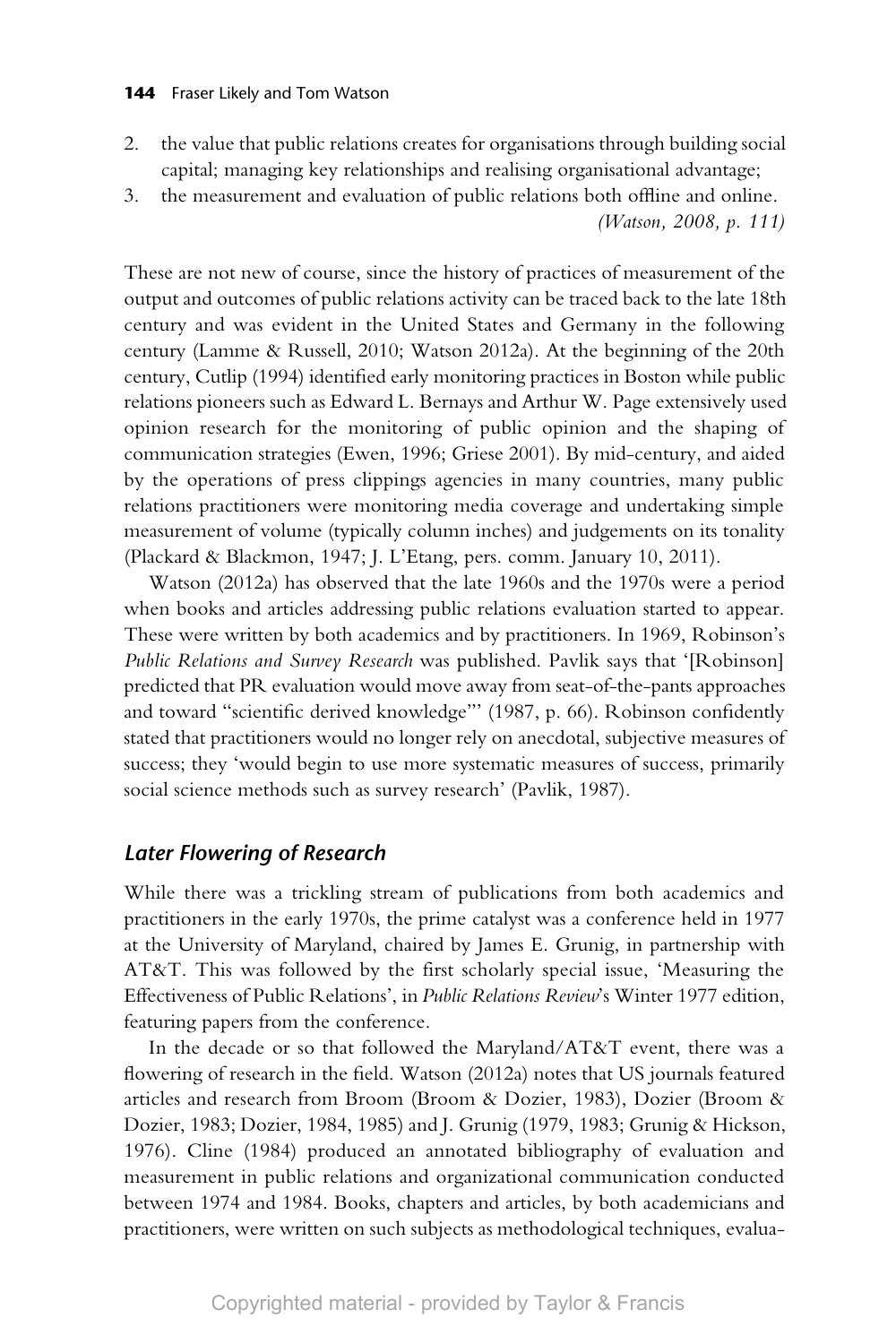tion of public relations programmes (such as employee, community relations or marketing communication programmes), evaluation of communication campaigns, measurement of communication channels, measurement of communication products and measuring return on public relations investment (for examples of practitioners, see Graves, 1975; Jacobson, 1982; Sinickas, 1983; Strenski, 1980; Worcester, 1983; for academics, see, for example, Lerbinger, 1978; McElreath, 1975, 1980, 1981; Wright, 1979). Measurement and evaluation consultancies, either as independent firms or as arms of public relations agencies, were growing in number. Booth (1986) portrayed the pioneering work of such public relations researchers as Lloyd Kirban of Burson Marsteller (Kirban, 1983), Michael Rowan (Strategic Information Research Corporation of Hill & Knowlton), Sharyn Mallamad (Needham Porter Novelli), Lisa Richter (Opinion Research of Fleishman-Hilliard) and Frank Walton (Research & Forecasts of Ruder, Finn & Rotman). In particular, Walter Lindenmann of Ketchum (Lindenmann 1979, 1980) was very prolific and helped drive the subject higher up the practitioner agenda.

The public relations service business of media analysis, which had started growing in the mid-1960s (Weiner, 2011, pers. comm.), started to expand with Katie Delahaye Paine announcing her first publicity measurement system in 1987 and establishing the Delahaye measurement business soon after. Pessolano (1985) wrote one of the first articles on the use of the then new desktop computer for analyzing media coverage. In the late 1980s, public relations measurement and evaluation were still largely in the domain of clippings counts, with limited, simple media analysis mainly related to volume and tonality of coverage, much as it has been since the 1930s (Watson, 2012a).

In 1990, there was another major publication event when *Public Relations Review* had another special edition on evaluation, 'Using Research to Plan and Evaluate Public Relations' (Summer 1990). It demonstrated that measurement and evaluation were consistently part of academic and professional discourse. All the authors emphasized the need for public relations to be researched, planned and evaluated – using robust social science techniques. This attitude was particularly fostered by Broom and Dozier's seminal publication, *Using Research in Public Relations* (1990).

This flowering continued through the 1990s, with regular appearances of measurement and evaluation research in academic journals and association and trade magazines. J. Grunig cites 1996 as a pivotal year, an 'explosion of interest' (Grunig, 2008) that lasted throughout the next decade. The summit meeting of academics and practitioners in October 1996, to discuss standards for measuring public relations effectiveness, ultimately fostered the 1997 founding of the US Commission on Measurement and Evaluation, under the umbrella of the Institute for Public Relations. J. Grunig influenced the change in name from the US Commission to just the Commission by sponsoring the first 'international' member (Fraser Likely) in 2001. Today, both the Commission and the trade body, the Association of Measurement and Evaluation of Communication (AMEC) are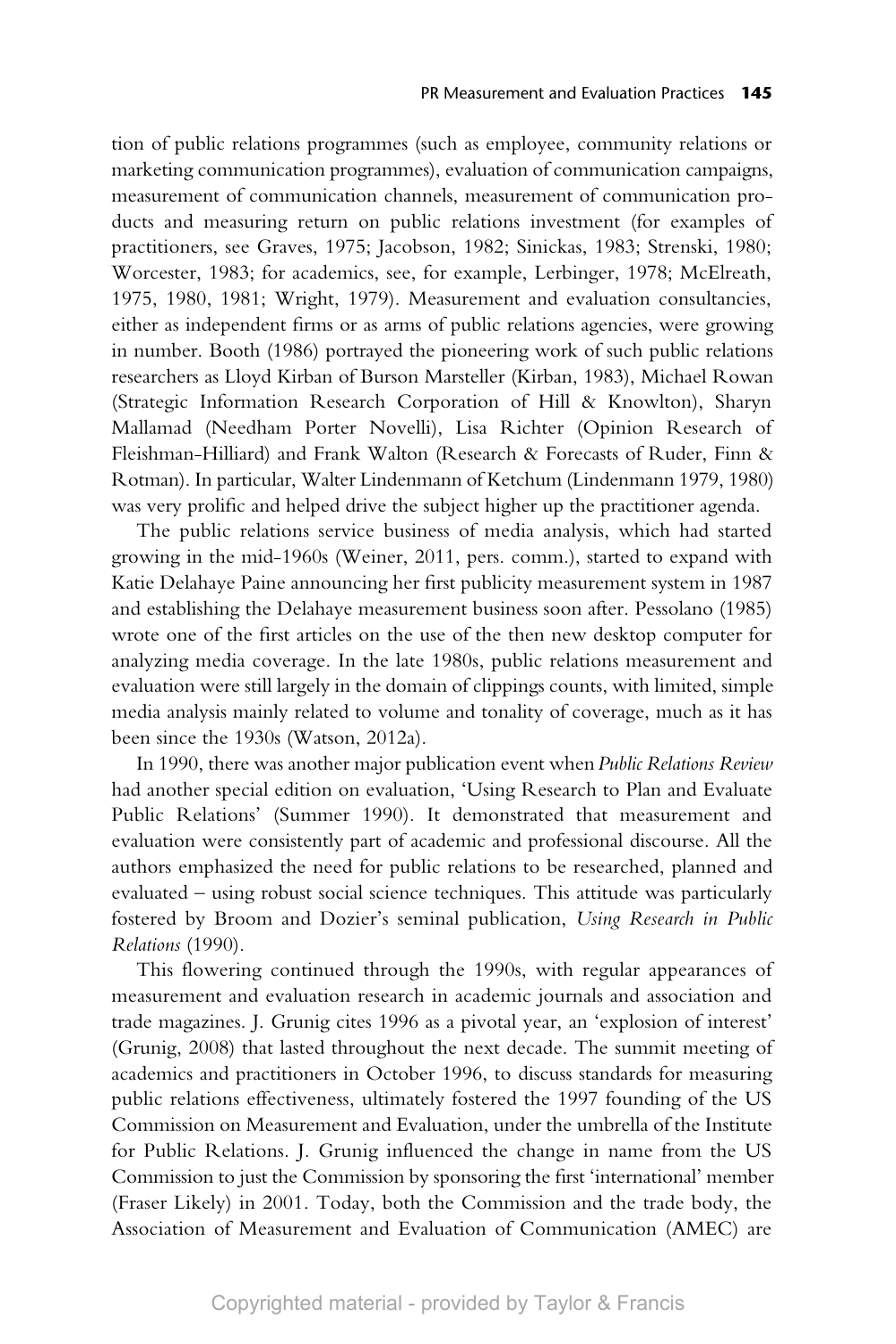international, though only the Commission has a unique membership comprised of both academics and practitioners.

By 2000, there was enough interest in measurement and evaluation to have specialized newsletters and magazines devoted to the subject, such as PR Publishing's *Jim and Lauri Grunig's Research* (a supplement in *PR Reporter*) and Melcrum Publishing's *Total Communication Measurement*. By 2012, the public relations measurement and evaluation literature had grown by leaps and bounds, populated with trade associations briefs, White Papers from commissions, books, articles, blogs and websites devoted to the subject.

# **Towards Excellence**

## *James E. Grunig and the Excellence Study*

The date of 1977 and the journal special issue were not the beginning of J. Grunig's engagement with the theory and practice of measurement and evaluation but they indicate when scholarly and industry joint discourse on these topics became public. Joint discourse became a notable feature in J. Grunig's measurement and evaluation research efforts, from this AT&T conference to the IABC Research Foundationfunded Excellence Study to his founding status as a member of the Institute for Public Relation's Commission on Measurement and Evaluation. In the years between 1977 and 2012, J. Grunig played an important role in bridging the gap between academic research and practitioner research on measurement and evaluation and helping practitioners apply theory to their measurement practice (for a recent example, see Paine, 2007).

In the 1980s, J. Grunig commenced work on the IABC research project that was to lead to the Excellence Study (J. Grunig, 1992; Grunig, Grunig, & Dozier, 2002). This evolved from the AT&T research as J. Grunig explains:

[M]y Maryland colleague, Mark McElreath (now at Towson University), had alerted me to this difference between evaluating public relations programs and evaluating the overall contribution of the public relations function to organizational effectiveness. Thus, the Excellence Study offered the possibility of constructing a grand theory of the value of public relations. *(Grunig, 2006a, p. 158)*

The AT&T work J. Grunig addressed was at the programme level, rather than at the level of the public relations department or that of the organization. It was undertaken under a broad mandate, to 'develop measures for and means of evaluating the effectiveness of public relations' for AT&T Corporation (Grunig, 2006a, p. 8). The results of the study (see also Tirone, 1977, for the Bell System case) were applied to evaluate a wide range of public relations activity, at the levels of communication product production and dissemination, communication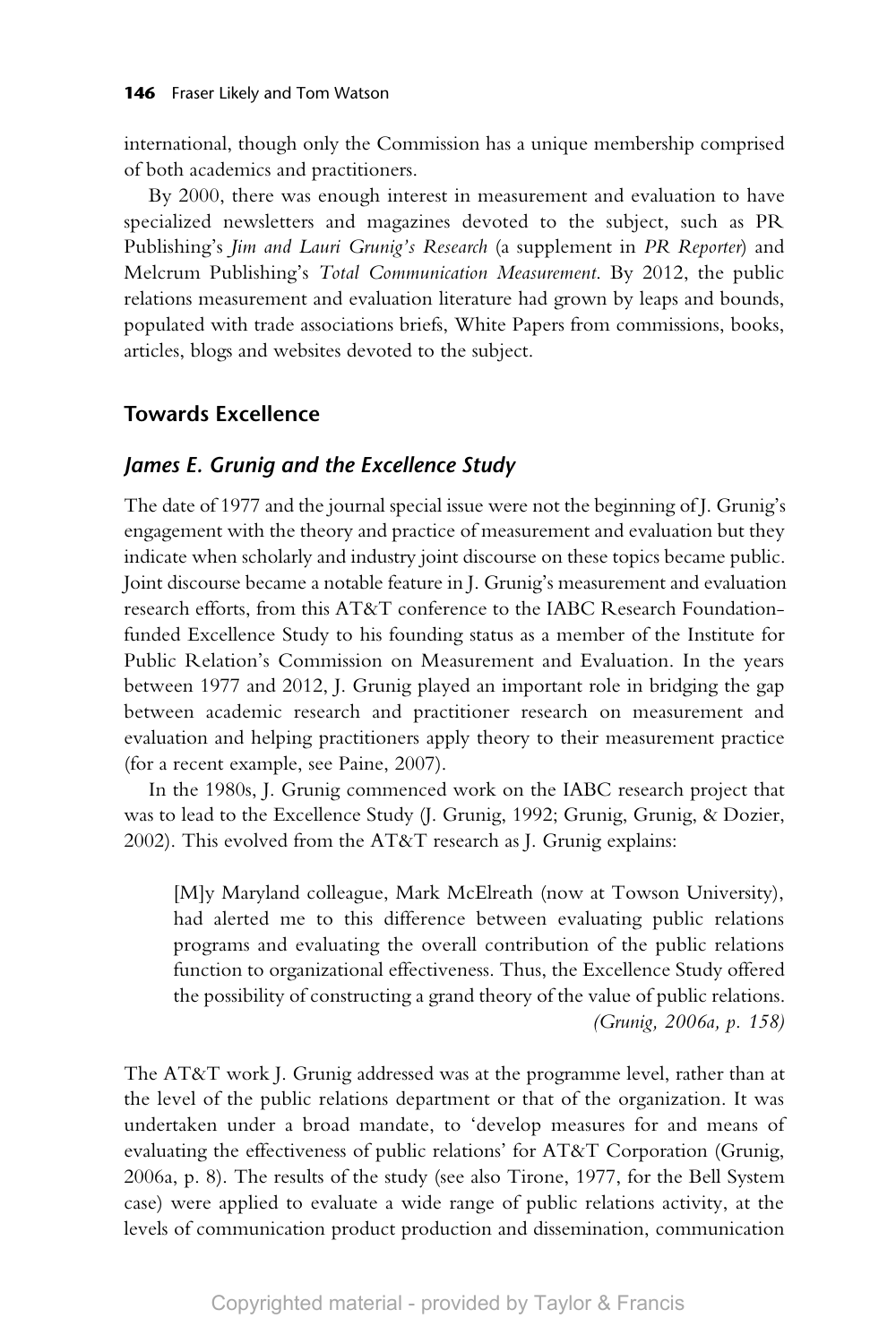channels and messages and communication campaigns and programmes. J. Grunig wrote that the research had been an important step on the path to the development of theories of public relations and strategic management: 'Public relations could not have a role in strategic management function unless its practitioners had a way to measure effectiveness' and added with considerable irony that 'the public relations trade press today continues to debate how to evaluate public relations a problem that I think we solved in the late 1970s with the AT&T research' (2006a, p. 157).

The IABC study was concerned with explaining the value of public relations, which went beyond basic methods of media analysis or programme evaluation. J. Grunig realized that although programme evaluation was important for formative and summative purposes, 'it did not show the overall value of the public relations function to the organization' (Grunig, 2006a, p. 158). This type of observation, however, has not deterred a generation of practitioners from being constantly engaged in a fruitless search for either a single method to evaluate all public relations activity (the so-called 'silver bullet') or to demonstrate that financial value can be divined from the measurement of public relations outputs such as media coverage (Gregory & Watson, 2008).

In the 1980s, J. Grunig had researched the notions of financial results arising from public relations activity while preparing the Excellence Study. In his 2006 article he discusses the concept, but before this is considered, the outcomes of his earlier research in the 1980s are worthy of reflection, as they show the difference so often found between practitioners' perception of client or employers' needs for data and the actual views of those people:

Although we concluded that it is difficult to place a monetary value on relationships with publics, in order to measure ROI exactly, our interviews with CEOs and senior public relations officers revealed numerous examples of how good relationships had reduced the costs of litigation, regulation, legislation, and negative publicity caused by poor relationships; reduced the risk of making decisions that affect different stakeholders; or increased revenue by providing products and services needed by stakeholders. Those examples provided powerful evidence of the value of good relationships with strategic publics.

*(Grunig, 2006a, p. 159)*

So relationships with strategic publics could offer tangible and intangible value that aided the operations of organizations, through retention of the 'licence to operate', cost reduction and improved revenue. These were not the classic financial ROI but they were evidence of public relations creating and maintaining different types of value. As J. Grunig notes earlier in the same section of the paper, 'Much of this effort (to determine a positive financial return) has been devoted to research at the program level' (p. 159) and this has had a minimizing effect upon acceptance of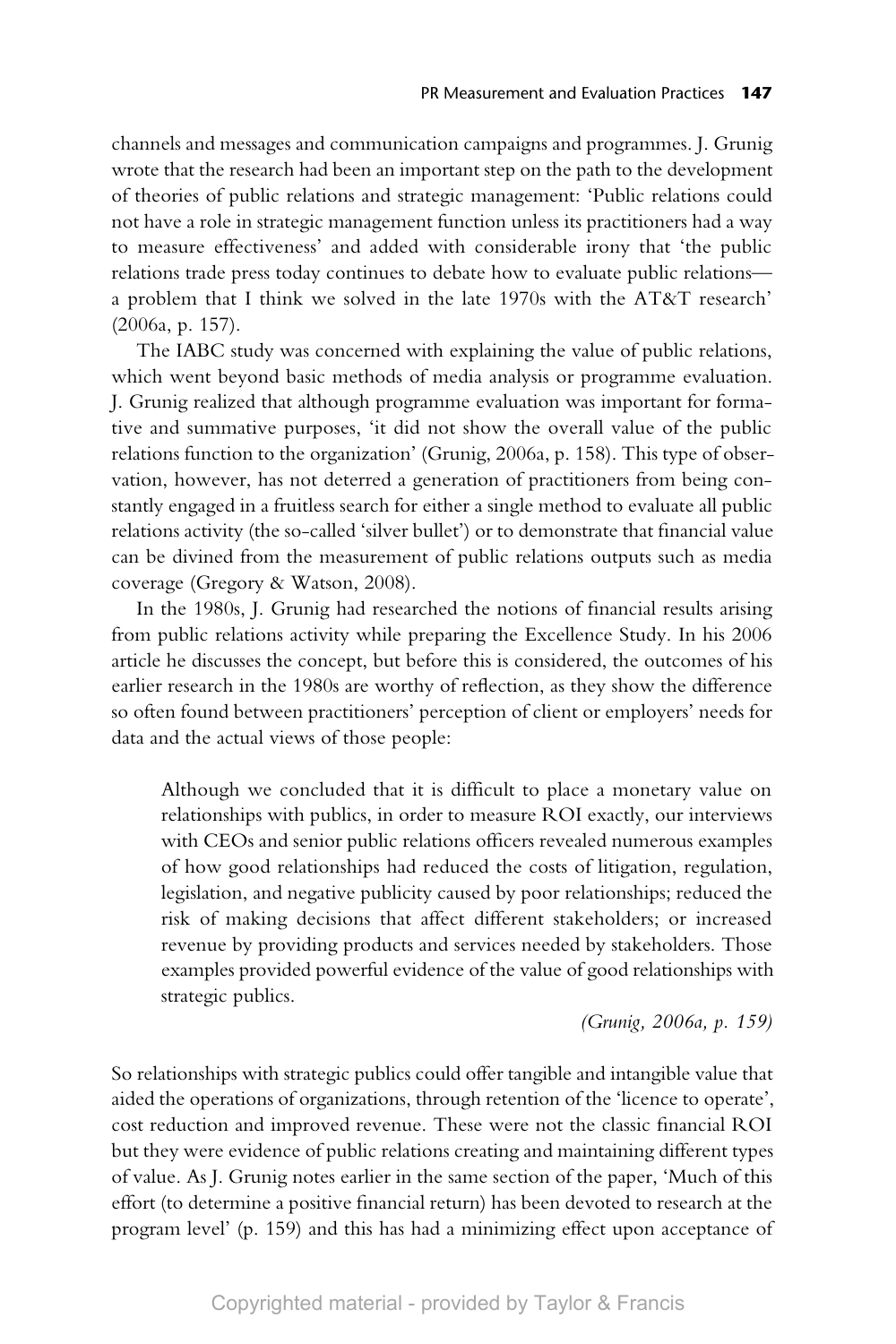public relations as a strategic activity: 'For the most part, I believe these explanations of ROI rationalize the enduring belief among practitioners and their clients that traditional publicity-oriented public relations creates value though a change in one of these cognitive concepts' (p. 159). In other words, the pursuit of ROI by so many in the public relations field (including the consultancy and the media analysis service sectors) continues to pigeonhole public relations as the 'symbolic, interpretive paradigm' that focuses on publicity messaging (Grunig, 2009, p. 9).

From strictly a measurement and evaluation perspective, the Excellence Study contributed two significant findings. First, it described a typology for measurement, consisting of five levels where public relations could add value (Grunig et al., 2002, p. 91). They were, in ascending value: (1) individual message or publication level (which could also include communication products and communication channels); (2) programme (or campaign) level; (3) function (or department) level; (4) organizational (or enterprise) level; and (5) societal level. As indicated, much of the literature, in particular the practitioner literature, on public relations measurement and evaluation prior to the release of the third book in the Excellence Study series, was confined to the first two levels of analysis. In fact, it could be said that there was a good degree of confusion between these two levels, between the terms that signify results at each level: output, outtake, and outcome.

Second, it separated the idea of financial value from that of the non-financial value of public relations' effectiveness. While the authors stated that they 'reject any simplistic notion that the only relevant contribution public relations makes is a monetary one—direct to the bottom line' (Grunig et al., 2002, p. 97), they did develop and apply the financial construct of compensating variation to a determination of financial value of public relations programmes with various stakeholders. They also suggested that 'one way to estimate the total value of public relations is to determine the ways in which the function benefits an organization or society and then develop non-financial indicators of these benefits' (p. 101). These non-financial indicators were concerned with the results of stakeholder relationships. Subsequent research on financial indicators primarily, if not exclusively, by practitioners, which we shall shortly see, became engaged with: (1) the continuing knotty debate over concepts of Return on Investment; and (2) the two parallel but separate streams of discussion that have bedevilled relations practice: the continued emphasis on publicity-oriented messaging – the 'symbolic, interpretive paradigm' (Grunig, 2009, p. 9) – which stands well away from the 'behavioural, strategic management paradigm' (p. 9) that is at the heart of the Excellence Study and its subsequent developments.

Interestingly enough, the greatest uptake since the Excellence Study has been with the concept of financial indicators, not with the concepts of levels (typologies) of public relations' effectiveness measurement or non-financial indicators. A number of typologies have been developed, including by Likely (2000), Macnamara (1999) and the International Association for the Measurement and Evaluation of Communications (AMEC, 2011). On the other hand, very little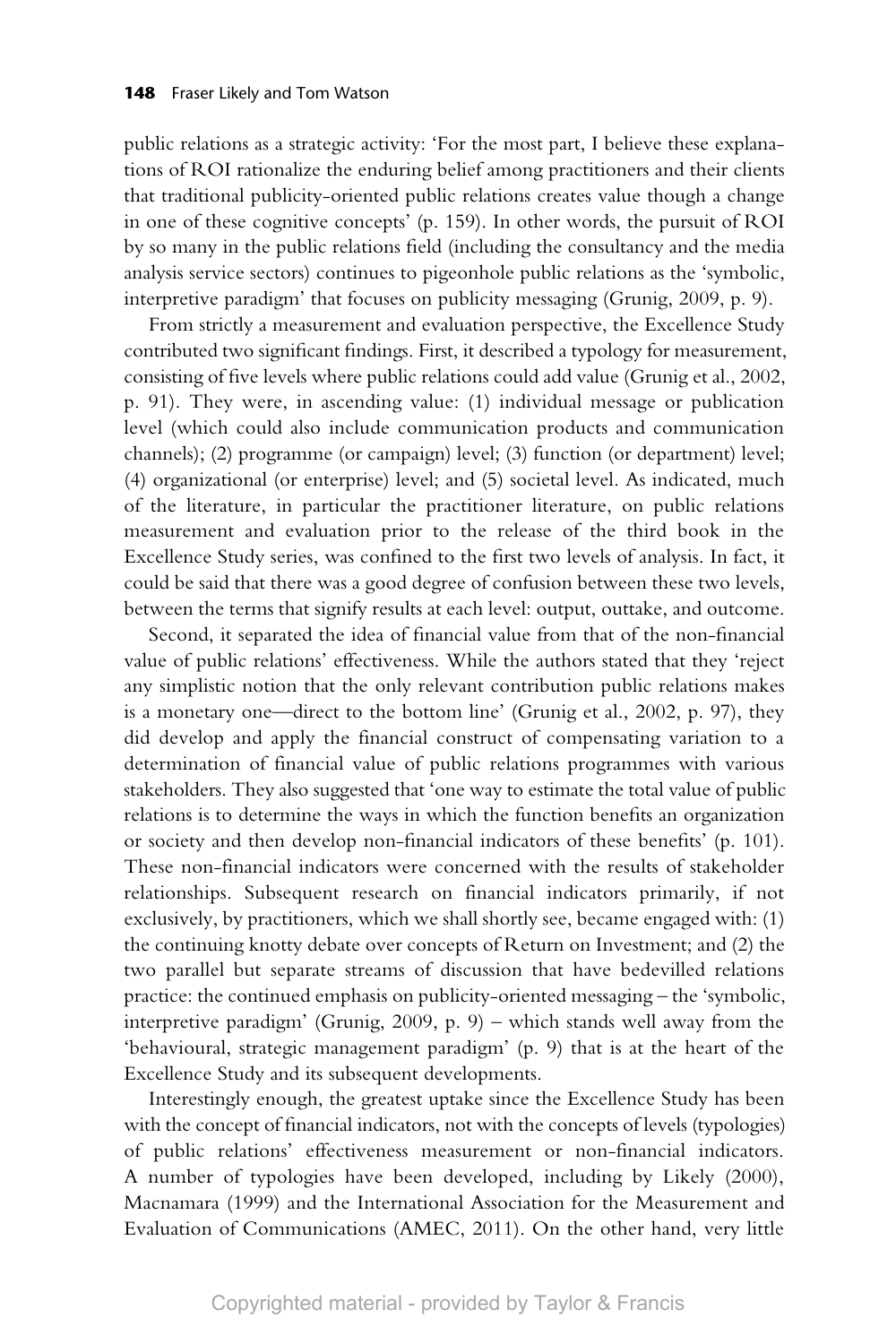research has been conducted on non-financial indicators. The most relevant example of the interest in financial indicators is the debate over the application of the Return on Investment (ROI) metric, which was identified by J. Grunig in the mid-1980s, and still resonates today. This debate will form much of the discussion in the remainder of this chapter, as it illustrates a current trend and future directions of development in measurement and evaluation.

## **The Search for Financial Metrics**

#### *Evolution of Return on Investment Usage*

'Return on Investment' (ROI) is frequently defined in management and marketing literature as a measure of financial effectiveness concerned with returns on capital employed in (profit-making) business activities (Best, 2009; Drury, 2007; Moutinho & Southern, 2010). It is expressed as a ratio of income or earnings divided by the costs that had been applied to generate the income or earnings. In formal public relations nomenclature, the *Dictionary of Public Relations Measurement and Research* defines ROI as 'an outcome variable that equates profit from investment' but does not attempt to classify a 'public relations ROI', other than as a 'dependent variable' (Stacks, 2006, p. 24). In public relations practitioner language, ROI is applied in a much looser form to indicate the results of activity. In 2004, a report by the (then) Institute of Public Relations in the UK defined ROI as 'a ratio of how much profit or cost saving is realised from an activity, as against its actual cost, which is often expressed as a percentage' (Institute of Public Relations & Communication Directors Forum, 2004, p. 15). The report, however, added that, 'in reality few PR programmes can be measured in such a way because of the problems involved in putting a realistic and credible financial value to the results achieved. As a result, the term PR ROI is often used very loosely' (p. 15).

The term has been used in public relations discourse for more than 40 years. The British public relations writer and educator Sam Black commented that it was 'fashionable' to measure ROI in business, 'but in the field of public relations it has little significance' (1971, p. 100). Merims (1972), a practitioner with Motorola, proposed an ROI model in the *Harvard Business Review* that surely gave the concept a fillip in North America. There has been regular interest in the concept over the years by practitioners (for example, Lee, 2002; Marken, 1988; Sierra, 2003; Sinickas, 2003; Williams, 1992; Wood, 2004). The concept of ROI has also been given expression as market mix modelling, a financial indicator promoted by some consultancies in the past decade (Likely, Rockland, & Weiner, 2006).

Watson's (2005) study of more than 200 articles on measurement and evaluation found that the term was not widely used or recognized in academic discourse. Gaunt and Wright (2004), however, found that 88% of a sample of international public relations practitioners were interested in an ROI tool and 65% considered that ROI could be applied to judgements on public relations effectiveness. Gregory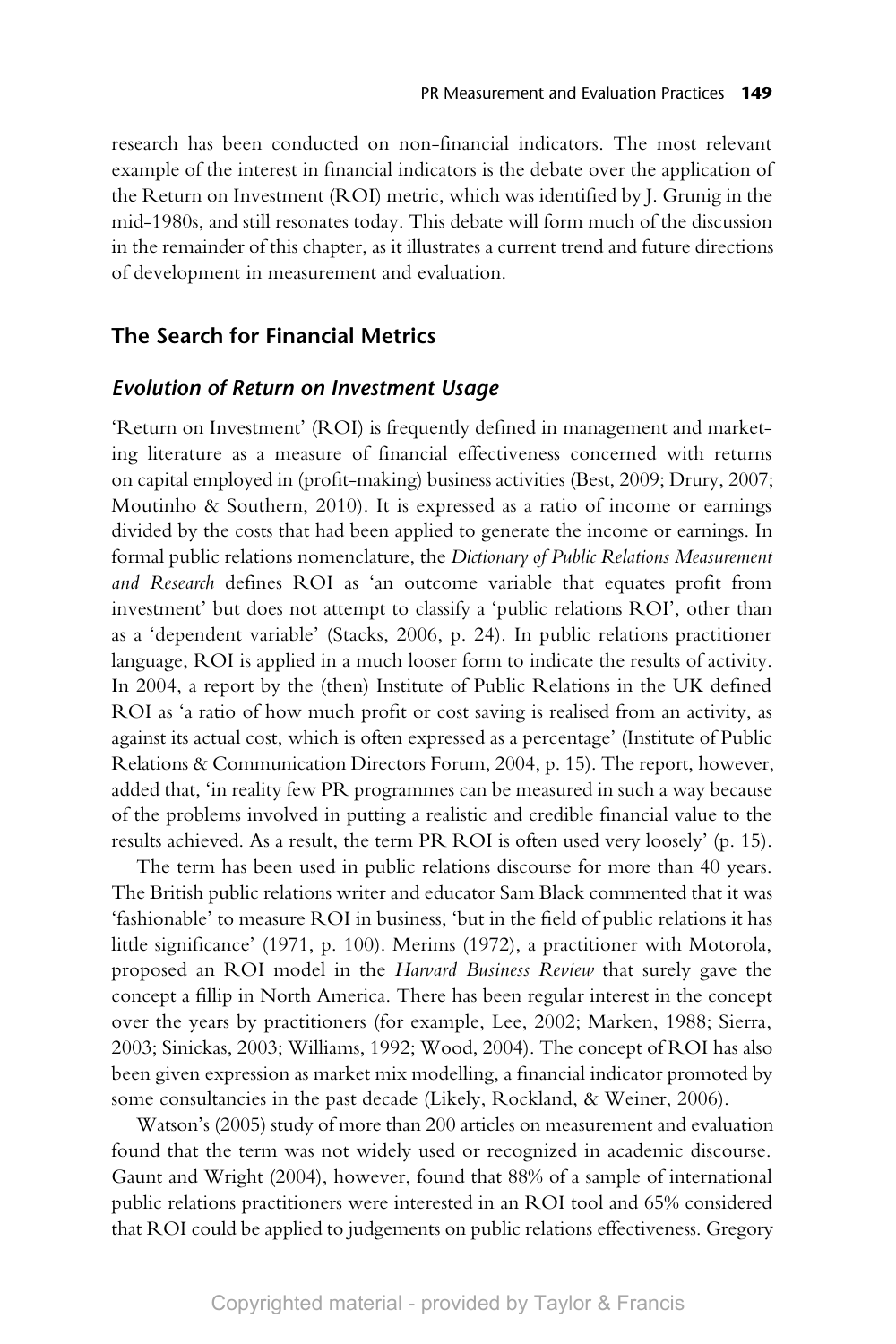and Watson (2008) also noted that use of the term ROI was extant in practice and called for greater academic engagement with practice issues such as the use of business language, including ROI, and communication scorecards.

Outside North America and Europe, Australian studies (Simmons & Watson, 2006; Watson & Simmons, 2004) found that ROI was not used as terminology but business indicators such as sales, turnover and savings were used by 44% of respondents to a national survey. Xavier, Patel, Johnston, Watson, and Simmons (2005) identified that activity outcomes such as increases in share price or changes in government policy were used by 29.66% of award-winning case studies. In the Asia-Pacific region, Macnamara (1999) advocated the use of the language of accountability embodied in concepts such as management-by-objectives, total quality management and quality assurance to position public relations as a contributor to strategic decision-making. Macnamara later identified that 'public relations and corporate communication practitioners are under pressure to evaluate their work, particularly in terms of outcomes and Return on Investment' (2007, p. 1), which indicated the increasing application of business nomenclature, as he had earlier forecast.

Professional literature and practitioner discourse, such as discussions and presentations at the European Summits on Measurement and the IPR Measurement Summits in the United States, however, clearly show that ROI is a term widely used, if not tightly defined. The 2004 study by the (then) Institute of Public Relations in the UK found that 34% of respondents considered public relations budgets in term of ROI and 60% used a notion of ROI to measure public relations activity in some way. It summarized the responses as, 'some inclination towards seeking a form of ROI that could be applied universally' (IPR/CDF, 2004, p. 6).

Recently, Watson and Zerfass (2011) researched understanding of ROI in both the UK (Watson, 2011; a pilot study) and across Europe in the annual European Communications Monitor survey (Zerfass, Verhoeven, Tench, Moreno, & Verčič, 2011). They posed two questions

- Q1: Do you regularly use the term 'ROI' or 'Return on Investment' when planning and evaluating communication activities?
- Q2: Would you agree or disagree with (seven) statements? [Four of them were consistent with the standard economic definition of ROI.]

Based on 2,209 valid responses, the headline result for the usage of the term 'ROI' or 'Return on Investment' when planning and evaluating communication activities was a 1.1% separation between those who responded Yes (47.6%) and No (46.5%) with 5.9% giving a 'Don't know the term' response. There were also workplace, regional and hierarchic differences across the continent. The same question analysed by the types of organization at which respondents are employed, however, gave a wider indication of ROI usage according to workplace, with those in consultancies and agencies most supportive (59.3%) and practitioners in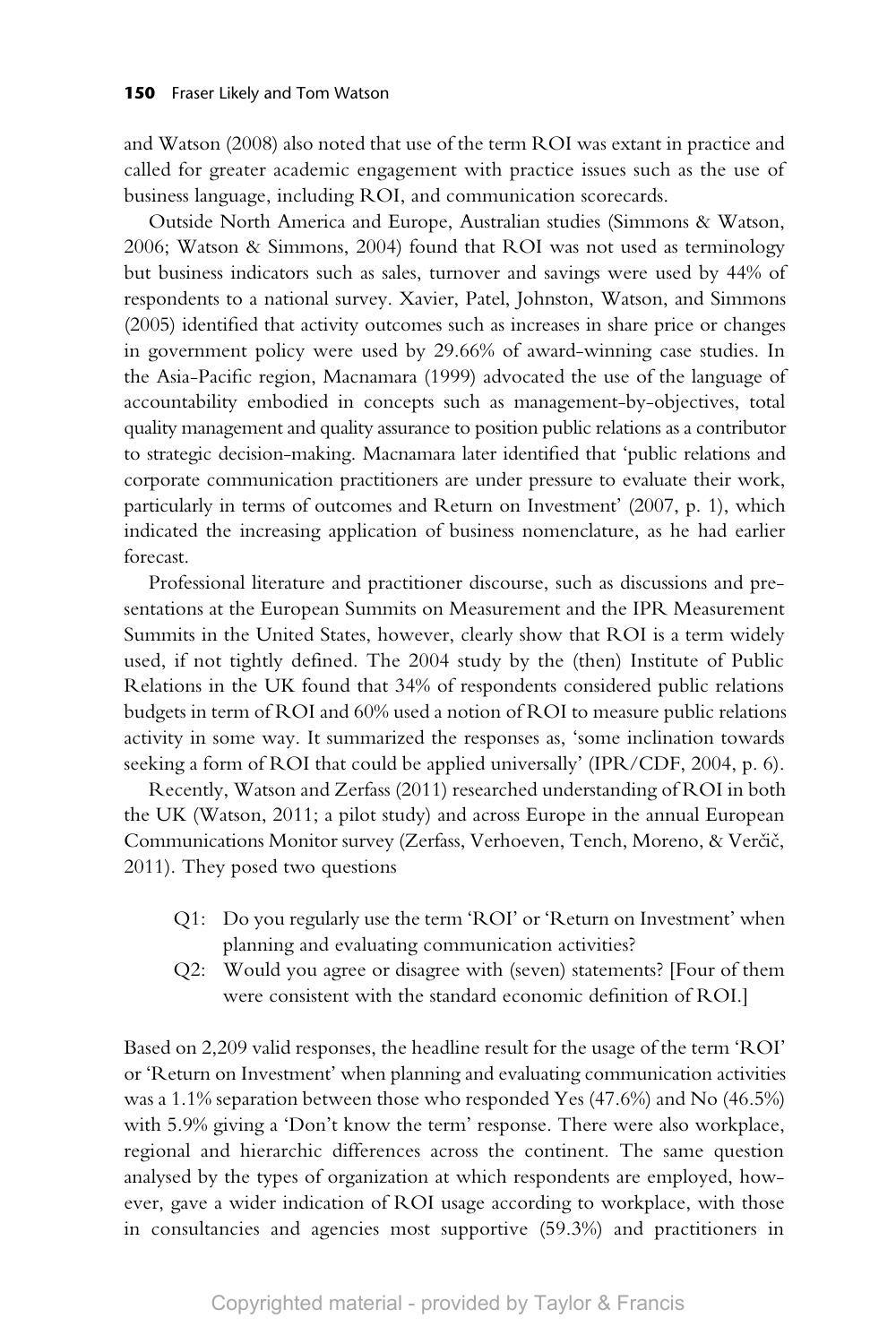governmental organizations least supportive (28.2%) and only marginally less than non-profit organizations (32.5%). The usage of ROI in European regions was closely clustered for both Yes and No with the Yes headed by Southern Europe at 50.4% and separated by only 4.4% from the lowest response in Western Europe (45.7%). As regards hierarchy, Chief Communication Officers (or equivalent title) and Agency CEOs showed 53.7% support for usage whereas middle and juniorlevel staff (team members) were more reluctant at 34.5%.

The second question on ROI explored practitioner perceptions of ROI, especially the linkage between the profit-to-costs ratio which is expressed in business literature (and in some public relations literature, notably IPR/CDF, 2004), and communication outcomes or the achievement of communication objectives. Seven propositions were presented and distributed. Broadly, there was a continued expression by this large group of communicators that ROI and communication could be linked, but in two separated modes.

The most positive response was that 'ROI can be expressed in achievement of communication objectives' (83.1%), followed by the financially linked indicator, 'ROI requires financial assessments of the resources needed for communication' (72.5%) and then 'ROI can demonstrate the non-financial value of communication' (70.5%). The next three propositions dealt with communication's contribution to organizational strategy, a standardized financial valuation of communications results, and the ratio of financial profit arising from communication set against its costs. They all gained more than 50% support from this large, multinational sample of communicators. Only one, 'ROI has to be defined in monetary terms' gained less than 50% support.

## *Descriptions of ROI Fall into Two Categories*

The propositions can thus be placed into two separate and apparently conflicting categories: the financial and non-financial. The 'financial' category proposes that ROI is shaped by financial assessment of resources and a standardized financial evaluation of results which results in a ratio of profit and costs arising from communication activity. Added together, these have a mean of 61.1%. The 'nonfinancial' are composed of ROI as an expression of achievement of objectives, the creation of non-financial value and contribution to formation of organizational strategy. These average 72.1%.

The 'financial' version is closer to the classic ratio which has challenged practitioners for the past 40 years as it has not been possible to obtain the data to demonstrate financial results, other than in highly specialized disaggregated cases where the sole method of publicity was PR (probably media relations) and the objective was for a specific sales or financial result. While practitioners appear to know that ROI is a widely accepted financial indicator based on so-called 'hard data' and does not account for intangibles, they press on with a belief that a solution will come but agreed measures have not emerged.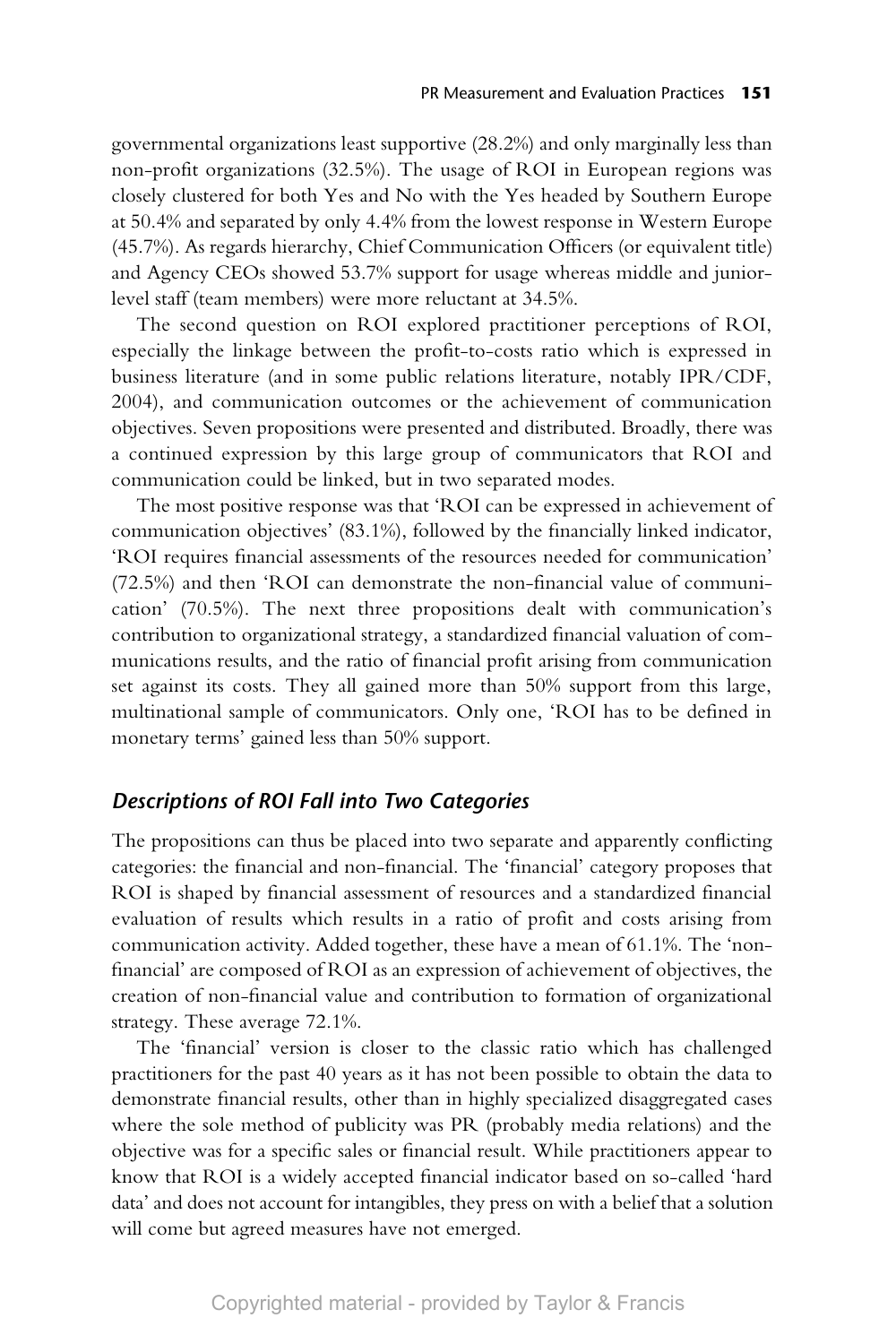#### **152** Fraser Likely and Tom Watson

The 'non-financial' group of propositions is similar to the 'outflow' concepts first proposed by the Swedish Public Relations Association (SPRA, 1996) and theoretically underpinned by Zerfass (2008). It also links with models of communication management used by many central European corporations which have integrated business and communication strategies, using tools such as communication scorecards (Zerfass, 2008). It is relevant that German communicators were the third lowest users of ROI (34.1%; 12th ranked) as a term because more differentiated forms of planning and measurement have been discussed in this professional community for many years (Zerfass, 2010). Among that nation's examples are Deutsche Telekom, Audi and Henkel which have integrated models of monitoring and management. For them, brand value, reputation and value creation linked to corporate objectives and non-financial key performance indicators are more important than achievement of a profit-to-cost ratio.

Overall, responses to the transnational survey indicate that European public relations practitioners conceive of ROI in a more non-financial frame, thus opposing the established understanding of the concept in business administration and management science. Watson and Zerfass (2011) considered that a 'quasi-ROI', focused on non-financial objectives and outcomes appears to be well supported already by European practitioners and can be fostered by methods that help practitioners to manage and advance future activities such as models of communication management, including communication scorecards and value link models.

These integrate public relations and corporate communications within the whole business planning and monitoring process (the German 'communication controlling' model; cf. Zerfass, 2010) rather than being treated as a promotional add-on or a functional activity. However, the complexity of communication processes and their role in business interactions mean it is not possible to calculate Return on Investment in financial terms. Consequently, they concluded that public relations practitioners should refrain from using the term in order to keep their vocabulary compatible with the overall management world.

## *James E. Grunig on ROI*

Subsequent to the publication of this research, two European researchers engaged in an email dialogue with J. Grunig that was published online by the Institute for Public Relations (IPR Research Conversations, October 2011). The main elements were as follows:

*James E. Grunig*: I'm very interested in looking at the value of public relations in terms of nonfinancial indicators or as intangible assets. Essentially, I argue that the value of public relations can be found in the relationships it cultivates with publics/stakeholders. Relationships are intangible assets, but they can be measured. In addition, it is possible to conceptualize the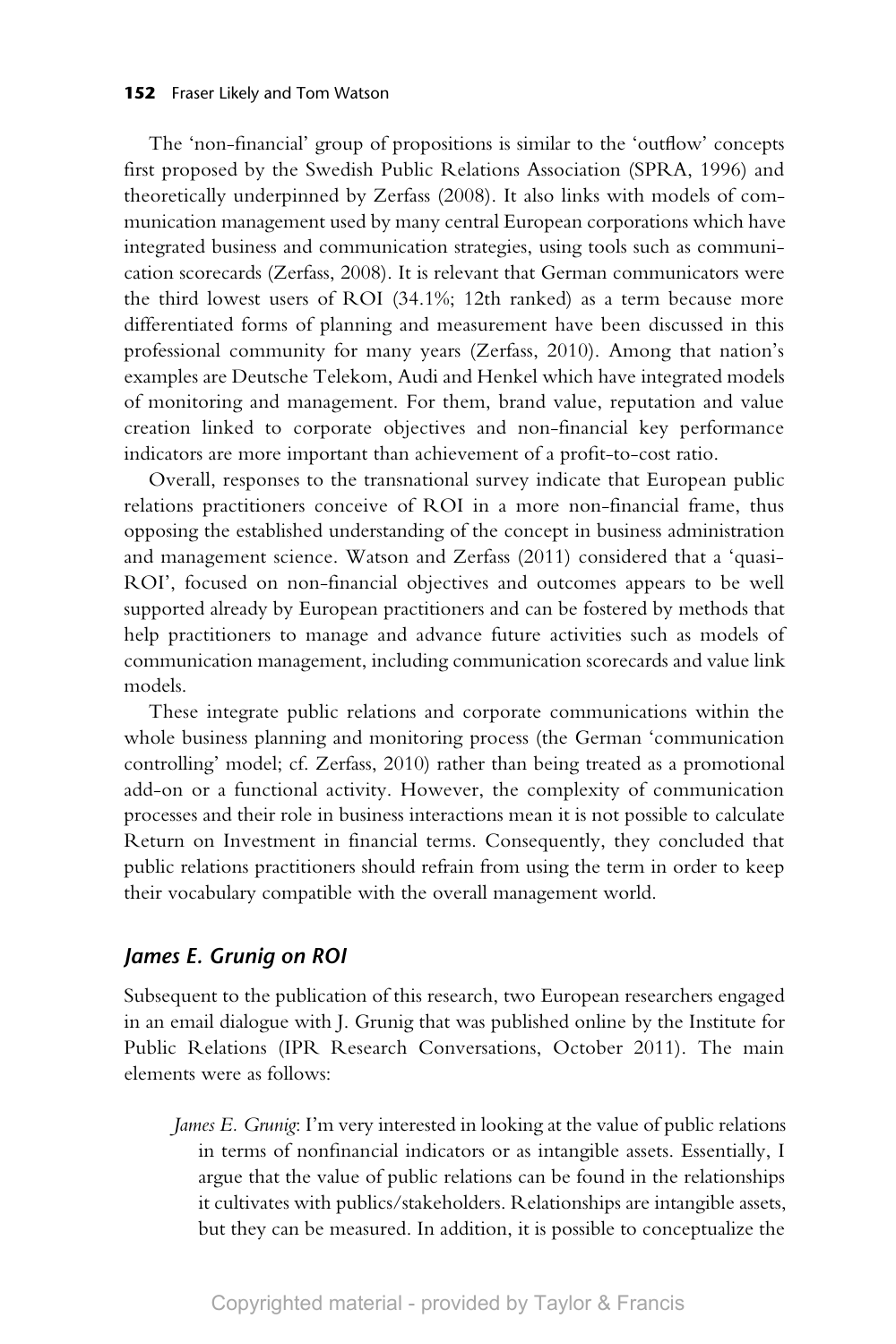financial returns to relationships; they reduce costs, reduce risk, and increase revenue. However, it is difficult, if not impossible, to measure, or attribute these financial costs to specific relationships. They are longterm, lumpy, and often keep things from happening. Thus, we should measure relationships but explain their value conceptually to understand (but not measure) the ROI of public relations.

- *Tom Watson and Ansgar Zerfass*: We agree with all of your statement, with one exception. We are rigorous about the problems of applying ROI out of its business context, as PR's use (or abuse) of ROI does it no good with decision-making managers who have an accounting or financial management background. Research has found these views in central Europe amongst business managers in charge of 'controlling' (similar to audit) and it is beginning to be identified in the UK. These high-level managers simply don't recognize ROI in the form that it is presented to them by PR staff or consultants with 'PR metrics' or in the concept of ROI outside strictly financial parameters. Hence, we are encouraging PR folks to find their own language which is more accurate, such as value creation or value links, etc. The 'Outflow' concept which came from Sweden in 1996 is more pertinent than ROI.
- *James E. Grunig*: No disagreement here. I talk more about the value of public relations than about ROI. As I said, you can explain the value of relationships; but you really can't measure a financial return to compare with the money invested in it. I tend to use the term ROI because PR people want to hear it used. I will now cease and desist from using it.
- *Tom Watson and Ansgar Zerfass*: Glad to hear we are on the same track . . . this is really a big discussion over here and we feel that a sound position will be supported by those communication officers (often with a managerial background) who are now in charge, while some suppliers still have to do their homework. Understanding that cultivating relationships, listening and issues management is more important than talking and image building is of course difficult and it will take continuous efforts to explain.

The importance of this particular debate is that (1) it offers a clear rejection of the ROI terminology by J. Grunig: 'I will now cease and desist from using it'; (2) it brings the 'communication controlling' model from central Europe into the international arena; and (3) it is counter to the prevailing industry desire to redefine ROI in a public relations context.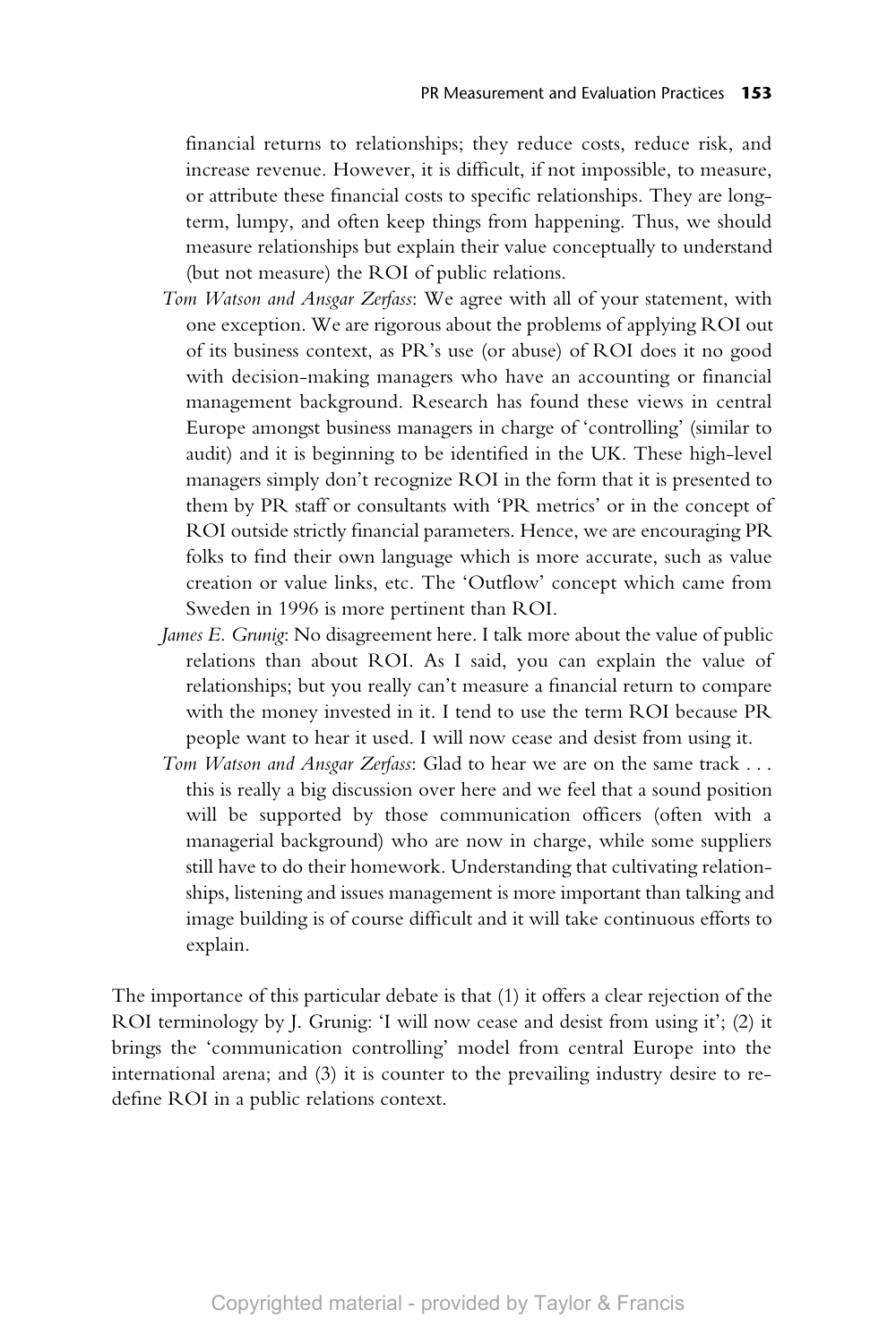# *The Barcelona Principles Propagate Practitioner Interest in Financial Metrics*

In 2010, the second European Summit on Measurement in Barcelona, which is the annual gathering of the International Association for the Measurement and Evaluation of Communication (AMEC) and thus of the public relations measurement service sector, adopted a statement of seven principles about measurement of public relations and corporate communication activity. Called the Barcelona Declaration of Measurement Principles (AMEC, 2010), it was a normative statement that laid emphasis on the measurability of communication activity and specifically rejected Advertising Value Equivalence (AVE) as a valuation of public relations activity. Of the seven principles, three link with the social science emphasis of Excellence Theory, namely: (1) the importance of goal setting and measurement; (2) measuring the effect on outcomes is preferable to measuring media results; and (3) the effect on business results can and should be measured where possible.

These 'Barcelona Principles' were quickly adopted by public relations professional and industry bodies in the UK, North America and globally (Watson, 2012b). They are a baseline which the public relations organizations are using to encourage higher standards in research, planning and measurement. However, this statement – especially the third principle of measuring effects on business results – has led to a revival of industry attempts to define a public relations ROI (PR ROI). At its 2011 Summit in Lisbon, one outcome was that over 80% of delegates identified the need to define PR ROI as the main industry research need. This led to the formation of a task force in North America, led by the Council for Public Relations Firms, and involving members of AMEC and the Public Relations Society of America (PRSA). By late 2011, it had produced a draft report on ROI, entitled *Money Matters*, which was circulated for comment. Its emphasis was almost wholly on economic outcomes of public relations activity and largely ignored situations in which monetary value creation is either not relevant or only a minor part of objectives and strategies. This stance was a throwback to the critique of placing financial valuation on relationships that had been explored in the 1980s by the team preparing the Excellence Study and referred to earlier (Grunig, 2006a). At the time of writing (April 2012), the final version of the report had not been published.

## *Consideration of Other Financial Metrics Besides ROI*

In 2012, Canadian practitioner Fraser Likely proposed the use of two other financial metrics and suggested a set of principles for their, as well as that of ROI, appropriate and accurate application (Likely, 2012). Organizations have three drivers for financial performance: (1) increased revenue; (2) decreased costs or expenditure; and (3) cost avoidance through reduced operational and regulatory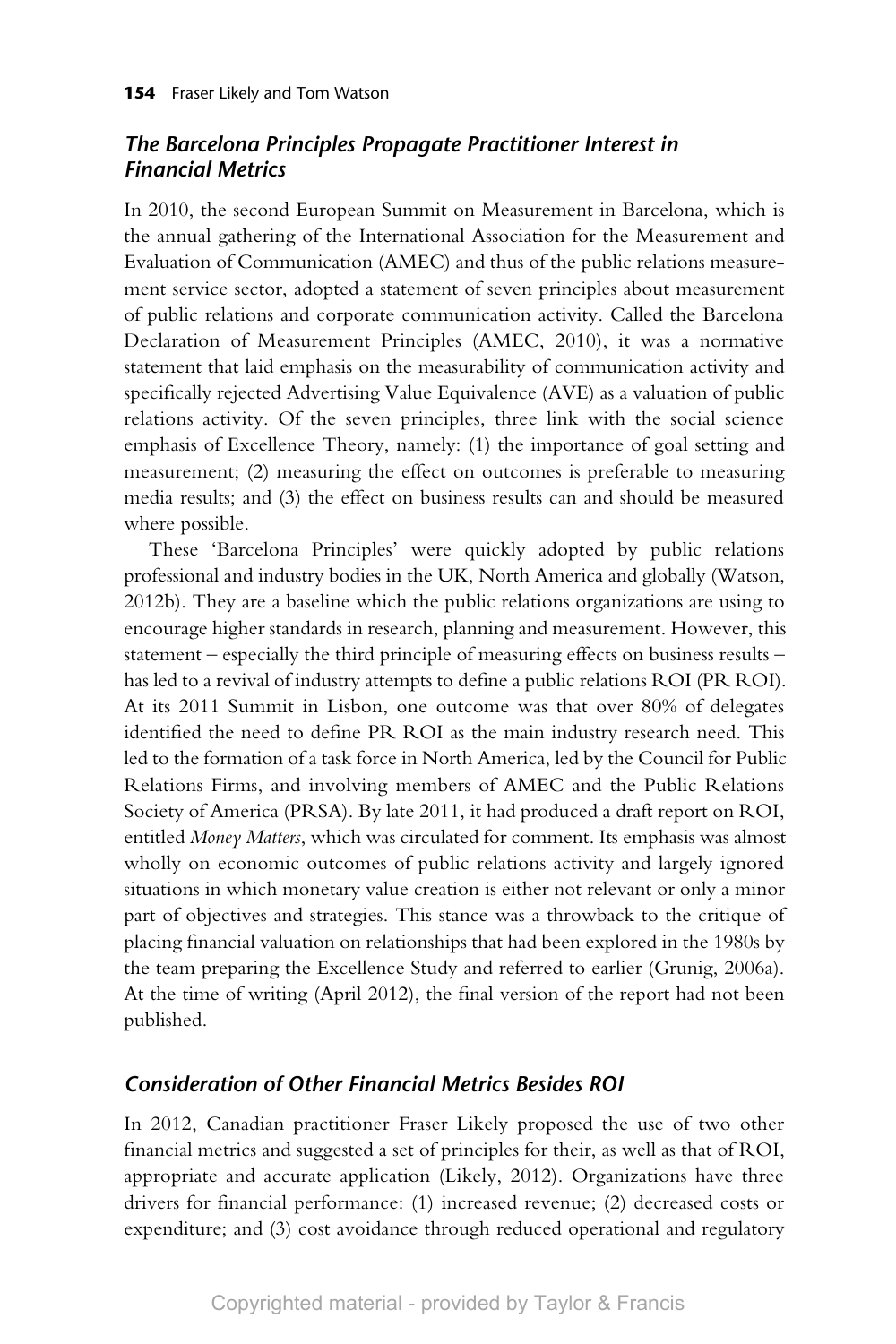risks. Likely acknowledges that public relations practitioners 'have long sought to demonstrate how [their] work contributes to these three drivers' (p. 2). Likely argued that if public relations practitioners were to employ the financial indicator ROI, they should do so in the same way that financial managers and accountants do. They should not try to redefine the term or to use it other than how it was intended. ROI is a financial metric that includes net returns and gross investments applied at the level, and only at the level, of the organization itself. Thus, the term ROI cannot be used as a financial measure for a communication channel (for example, Twitter or YouTube), a communication campaign (for example, marketing communication or employee engagement) or a communication function (for example, Investor Relations or Public Relations Department). In addition to ROI, he identified two other financial metrics that may be more appropriate: Benefit-Cost Ratio (BCR) and Cost-Effectiveness Analysis (CEA). He argues that BCR and CEA are 'more applicable and perhaps more useful than the utilization of a ROI measure' (p. 2).

The BCR metric and the ROI metric are similar in methodology, but the former is used to predict benefits or returns while the latter applies to actual benefits or returns. BCR is best used to assess a proposal or to choose between several alternative ones, to build a business case (Schmidt, 2009). Though it was not labelled as BCR, the most extensive discussion of the use of BCR in PR/C has been by William Ehling (1992). The term he used was *compensating variation*, the same term employed throughout the Excellence Study. Compensating variation is a form of BCR, not ROI. Since then, both academics and practitioners have employed modifications of compensating variation and thus BCR (Shaffer, 2004; Sinickas, 2003, 2004, 2009; Smith, 2008; Weiner, Arnorsdottir, Lang, & Smith, 2010). Yet again, a CEA metric is different from the ROI metric (Levin & McEwan, 2001). CEA compares the relative costs and the outcomes (effects) of two or more courses of action or activities, but it does not assign a monetary value (financial return) to the measure of effect. Like the ROI metric and unlike the BCR metric, CEA applies actual, realized investments or costs. Unlike the ROI metric but like the BCR metric, it applies intangible benefits as effectiveness measures. In public relations, effectiveness may be such measures as channel reach, accuracy of media reporting, length of time on a site, or number of re-tweets (Paine, 2011). Likely states that in a public relations department, BCR and CEA financial metrics have the possibility of greater utility in providing valuable financial measures for the many categories of investments than does the utilization of a ROI measure. These two are underused currently (Likely, 2012, p. 19). He also argued that most of what public relations consultants and practitioners now call ROI measurement, including that of marketing mix modelling or similar approaches using multivariable statistical methods, are not true ROI metrics since they do not include time-delayed net returns as well as all-in gross investments – at the level of the organization (p. 14).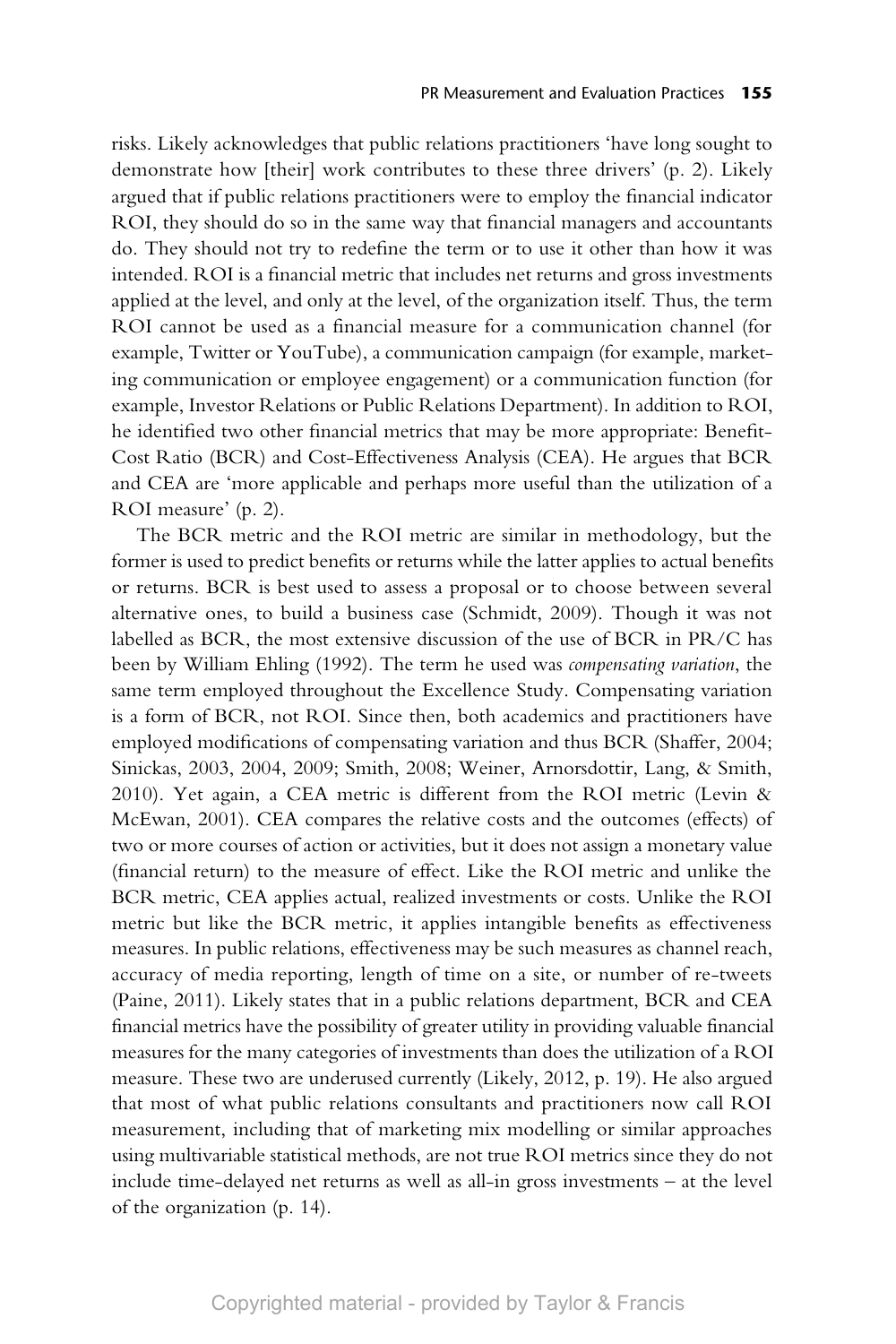## **Conclusion**

The debate over valid methods of measurement and evaluation of public relations has a considerable history. It is characterized by the repetition of themes – such as the desire for a single method of measurement (the so-called 'silver bullet'), the search for valid financial metrics of value created by public relations, and the adoption of business language to demonstrate alignment with management and the organization – that have kept public relations away from the strategic perspective and focused on the narrower measurement of programmes. As Gregory and Watson commented:

The measurement of reputation and the desire of some practitioners to imply an ROI for public relations activity have increased the drive towards the use of business language and ironically, a single-method evaluation, in distinction to business itself, which is looking for a multiplicity of evaluative methods. *(2008, p. 340)*

However, more recent development such as Communication Controlling, communication scorecards and alternative metrics such as Benefit-Cost Ratio (BCR) and Cost-Effectiveness Analysis (CEA) bring public relations strategy and its planning, measurement and evaluation back to the tenets of Excellence Theory. They show that the Excellence Theory, despite accelerated time pressures upon public relations practice and the uncertain impacts of social media and the Internet, has an enduring validity and relevance to public relations practices, especially measurement and evaluation.

In particular, the Excellence Study introduced five levels of analysis for measuring public relations value. Over the past 40 years, the first two levels, those of products/channels/messages and of programmes/campaigns, have received a considerable amount of research from academicians and practitioners. We believe the problems have been solved at both levels. Regarding the first level, we think that the current movement to 'standardize' (Geddes, 2011; Stacks & Michaelson, 2011) measurement methodologies will erase any confusion with the measurement of communication channels and message dissemination, be they traditional or social media-mediated channels. At the second level, we agree with J. Grunig's (2006a) observation regarding programmes and campaigns. Campaign outcome measurement can be standardized, given the knowledge we now have. We also agree that the financial metric ROI is not appropriate in the measurement of communication campaign effects. The programme/campaign measurement wheel need not be reinvented every decade. That is why we find AMEC's Validated Metrics approach to be lacking the foundation of years and years of programme/campaign measurement knowledge.

On the other hand, the three higher levels – function, organization and societal – have not received the attention they require. This involves measurement of the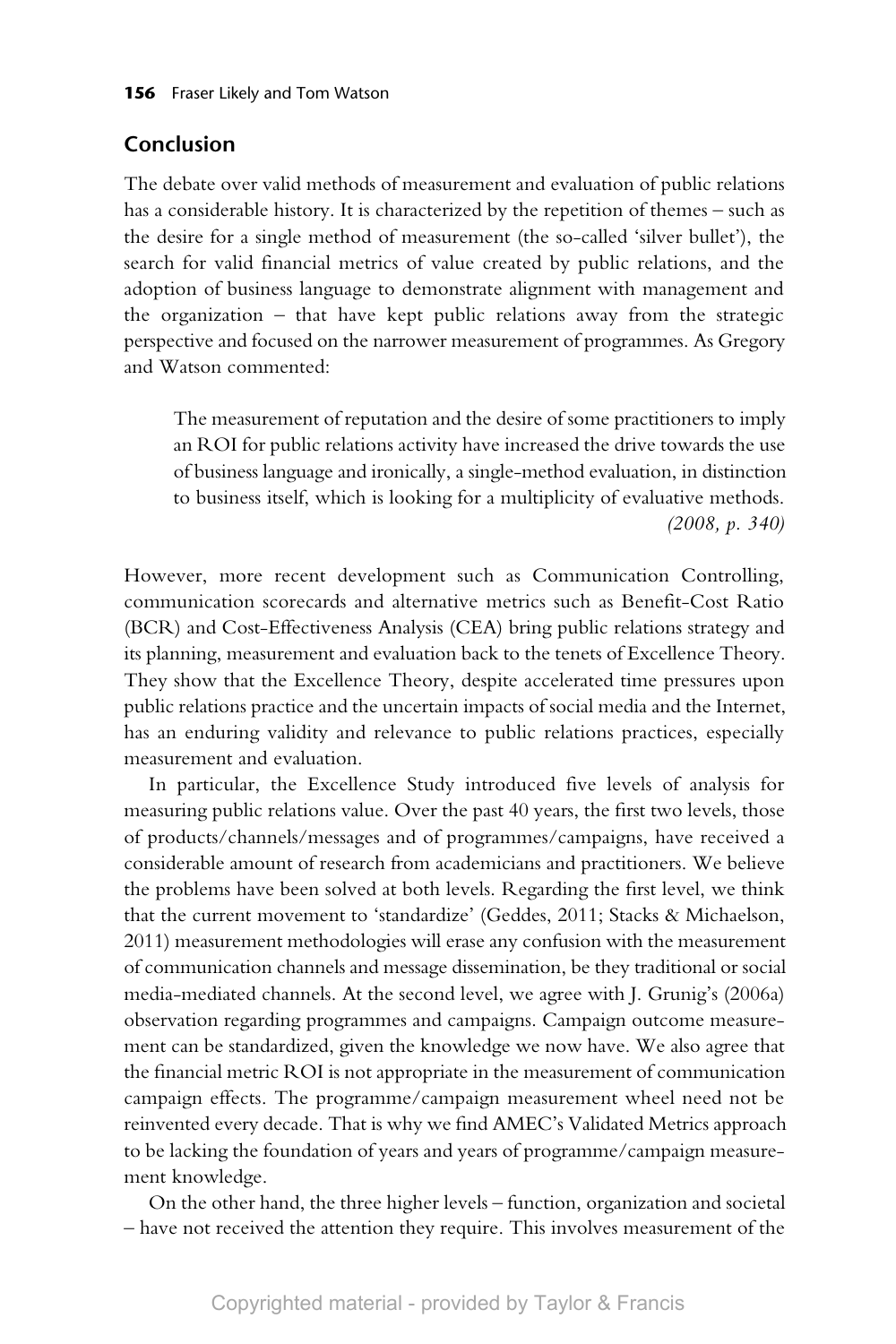public relations department's participation in the strategic management of the organization, measurement of relationships and the intangible assets, and perhaps tangible assets, created by those relationships that the organization has with its publics and stakeholders and measurement of the social responsibility that organizations have to the welfare of society (Grunig, 2008). There is not the same depth of knowledge available that is offered by the first two levels of analysis. We consider that these three levels should be the target for academic and practitioner measurement research efforts over the next decade.

Encouraging efforts have been made. At the level of the function, as noted in the online dialogue between J. Grunig, Watson and Zerfass (IPR, 2011), 'Communication Controlling' or communication performance management has evolved in Germany and Austria since the middle of the first decade. This is a total approach to communication planning and management that aligns corporate and organizational strategy with communication strategy in such a manner as to place communication as a core activity. It is, thus, closely aligned with Excellence Theory because corporate communications directors and the communication strategy are at the heart of the organization and not a secondary or tertiary level function, distant from the dominant coalition. Communication Controlling formulates and demonstrates the contribution of value to the organization by corporate communication and public relations activity: It has 'the purpose of enhancing and demonstrating what communications contribute to corporate value creation [and] makes the alignment of communications activities with the corporate strategy a key deliverable' (DPRG/ICV, 2011, p. 11). It is thus measurable at all stages of communication activity, using a four-stage value link approach that comprises Input–Output–Outcome–Outflow (p. 13). At the levels of the organization and society, some work has been done on intangible assets or non-financial indicators. Phillips (2005) has conducted extensive research on these areas. J. Grunig took on the task on behalf of the IPR's Commission on Public Relations Measurement and Evaluation. This should be a priority area for measurement research in the coming decade.

While we understand the desire to find a single financial bullet whereby the public relation service sector could measure 'public relations', we hope that practitioners will not continue to pursue the unattainable goal of a PR ROI. We suggest that the alternatives of BCR and CEA proposed by Likely (2012) be studied further and that, with an understanding that the ROI metric only can be measured at the level of the organization, research be conducted on other financial indicators for measuring intangible assets.

Public relations measurement and evaluation will continue to be important practice issues in the next ten years. The developments we have discussed above have real potential to meet the challenges that Gregory and Watson (2008) identified. If public relations measurement and evaluation is like a game of basketball, we need a strong team of practitioners and academics working in the same direction, with the same understanding, with the same goals. One player's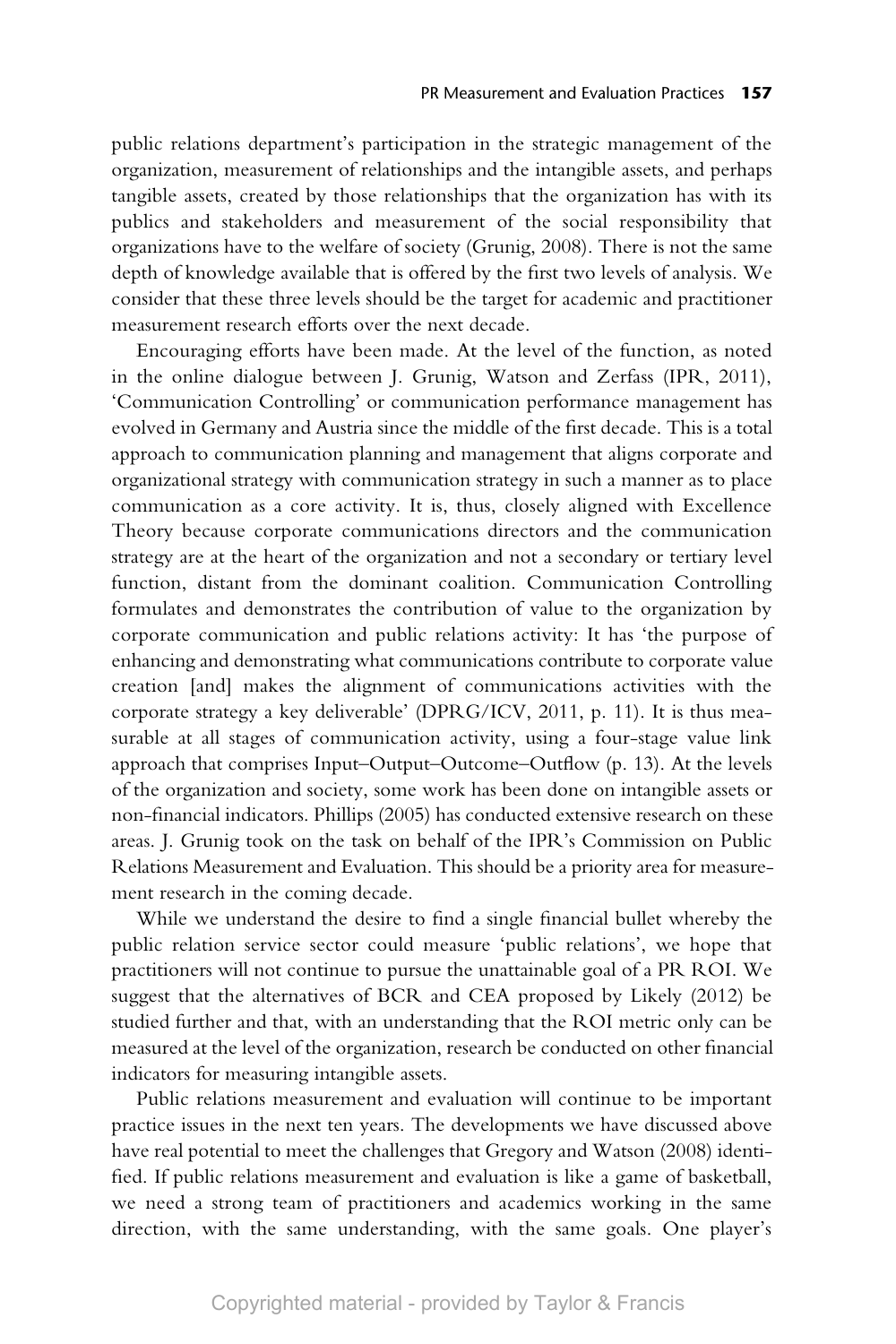high-scoring game is not enough for the team to win (Grunig, 2006b). J. Grunig worked with both academics and practitioners on measurement and evaluation research. We strongly believe that for public relations measurement to advance, both in scholarship and in practice, then additional events, commissions, task forces and paper and book opportunities that mix academics and practitioners together are a must.

## **References**

- AMEC International Association for the Measurement and Evaluation of Communications, (2010). *Barcelona Declaration of Measurement Principles*. London: AMEC. Available at: http://amecorg.com/wp-content/uploads/2011/08/Barcelona\_Principles\_for\_PR\_ Measurement.pdf.
- AMEC International Association for the Measurement and Evaluation of Communications. (2011). *AMEC valid metrics*. London: AMEC. Available at: http://amecorg.com/2011/ 10/amec-valid-metrics/.
- Best, R. J. (2009). *Market-based management: Strategies for growing customer value and profitability* (5th ed.). Upper Saddle River, NJ: Pearson Prentice Hall.
- Black, S. (1971). *The role of public relations in management*. London: Pitman.
- Booth, A. L. (1986). Strength in numbers. *Public Relations Journal*, September.
- Broom, G. M., & Dozier, D. M. (1983). An overview: Evaluation research in public relations. *Public Relations Quarterly*, *28,* 5–8.
- Broom, G. M., & Dozier, D. M. (1990). *Using research in public relations*. Englewood Cliffs, NJ: Prentice Hall.
- Cline, C. G. (1984). *Evaluation and measurement in public relations and organizational communication: A literature review*. San Francisco: IABC Foundation.
- Cutlip, S. M. (1994). *The unseen power: Public relations, a history*. Hillsdale, NJ: Lawrence Erlbaum Associates.
- Deutsche Public Relations Gesellschaft & Internationaler Controller Verein (DPRG/ICV), (2011). *Position paper: Communication controlling*. Berlin: DPRG.
- Dozier, D. M. (1984). Program evaluation and the roles of practitioners. *Public Relations Review*, *10*(2)*,* 13–21.
- Dozier, D. M. (1985). Planning and evaluation in public relations practice. *Public Relations Review, 11,* Summer.
- Drury, C. (2007). *Management and cost accounting* (7th ed.). London: Cengage.
- Ehling, W.P. (1992). Estimating the value of public relations and communication to an organization. In J. E. Grunig (Ed.), *Excellence in public relations and communication management.* Hillsdale, NJ: Lawrence Erlbaum Associates.
- Ewen, S. (1996). *PR! A social history of spin*. New York: Basic Books.
- Gaunt, R., & Wright, D. K. (2004). Examining international differences in communications measurement: Benchpoint global measurement study 2004. Paper presented at the PR Measurement Summit, September 21–24, Durham, NJ.
- Geddes, D. (2011). *Framework, standards, and metrics: PR research priorities, part 2*. Institute for Public Relations Research Conversations blog, November 1, 2011. Retrieved from: http://www.instituteforpr.org/2011/11/framework-standards-and-metrics-prresearch-priorities-part-2/ (accessed 7 April, 2012).
- Graves, J. J. (1975). The job isn't done until you evaluate the impact. *Public Relations Journal,* September, 32.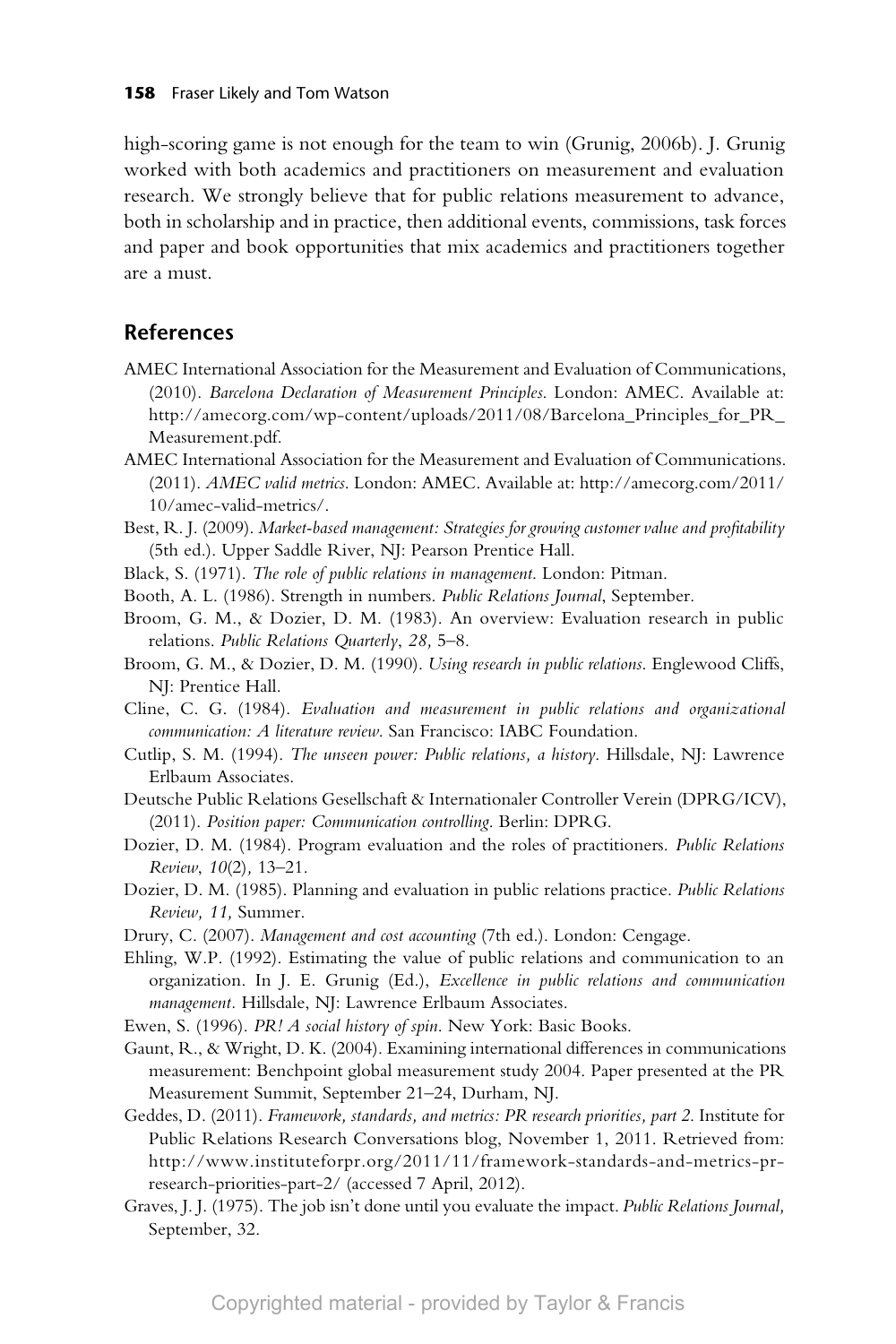- Gregory, A., & Watson, T. (2008). Defining the gap between research and practice in public relations programme evaluation – towards a new research agenda. *Journal of Marketing Communications*, *14*(5)*,* 337–350.
- Griese, N. L. (2001). *Arthur W. Page: Publisher, public relations pioneer, patriot*. Atlanta, GA: Anvil Publishers.
- Grunig, J. E. (1979). The status of public relations research. *Public Relations Quarterly, 20,* 5–8.
- Grunig, J. E. (1983). Basic research provides knowledge that makes evaluation possible. *Public Relations Quarterly*, *28*(3)*,* 28–32.
- Grunig. J. E. (Ed.). (1992). *Excellence in public relations and communication management.* Hillsdale, NJ: Lawrence Erlbaum Associates.
- Grunig, J. E. (2006a). Furnishing the edifice: Ongoing research on public relations as a strategic management function. *Journal of Public Relations Research, 18*(2)*,* 151–176.
- Grunig, J. E. (2006b). After 50 years: The value and values of public relations. 45th Annual Distinguished Lecture of the Institute for Public Relations, Yale Club, New York, November 9.
- Grunig, J. E. (2008). Conceptualizing quantitative research in public relations. In B. van Ruler, A. Tkalac Verčič, & D. Verčič (Eds.), *Public relations metrics: Research and evaluation.* New York: Routledge.
- Grunig, J. E. (2009). Paradigms of global public relations in an age of digitalization. *Prism 6*(2). Retrieved from: http://www.instituteforpr.org/2011/10/a-dialog-on-roi/ (accessed 2 April 2012).
- Grunig, J. E., Grunig, L. A., & Dozier, D. M. (2002). *Excellent public relations and effective organizations: A study of communication management in three countries*. Mahwah, NJ: Lawrence Erlbaum Associates.
- Grunig, J. E., & Hickson, R. H. (1976). An evaluation of academic research in public relations. *Public Relations Review, 2,* 31–43.
- Institute of Public Relations & Communication Directors' Forum (IPR/CDF) (2004). *Best practice in the measurement and reporting of public relations and ROI*. London: Institute of Public Relations. Available at: http://www.cipr.co.uk/content/policyresources/ciprresearch-and-reports.
- Institute for Public Relations (2011). A dialogue on ROI. *Research Conversations*. Gainesville, FL: IPR. Available at: http://www.instituteforpr.org/2011/10/a-dialog-on-roi/.
- Jacobson, H. (1982). Guidelines for evaluating public relations program. *Public Relations Quarterly*, Summer, 7–10.
- Kirban, L. (1983). Showing what we do makes a difference. *Public Relations Quarterly, 28*(3)*,* 22–28.
- Lamme, M. O., & Russell, K. M. (2010). Removing the spin: Towards a new theory of public relations history. *Journalism & Communication Monographs, 11*(4)*,* 281–362.
- Lee, T. J. (2002). Calculating ROI for communication. *Strategic Communication Management, 6*(6)*,* 11.
- Lerbinger, O. (1978). Corporate use of research in public relations. *Public Relations Review,* Winter, 11–19.
- Levin, H. M., & McEwan, P. J. (2001). *Cost-effectiveness analysis: Methods and applications.* Thousand Oaks, CA: Sage Publications.
- Likely, D. F. (2000). Communication and public relations: Made to measure. *Strategic Communication Management, 4*(1). Retrieved from: http://www.instituteforpr.org/wpcontent/uploads/2006\_SCM\_Likely.pdf (accessed 6 April 2012).
- Likely, D. F. (2012). Principles for the use of return on investment (ROI); Benefit-cost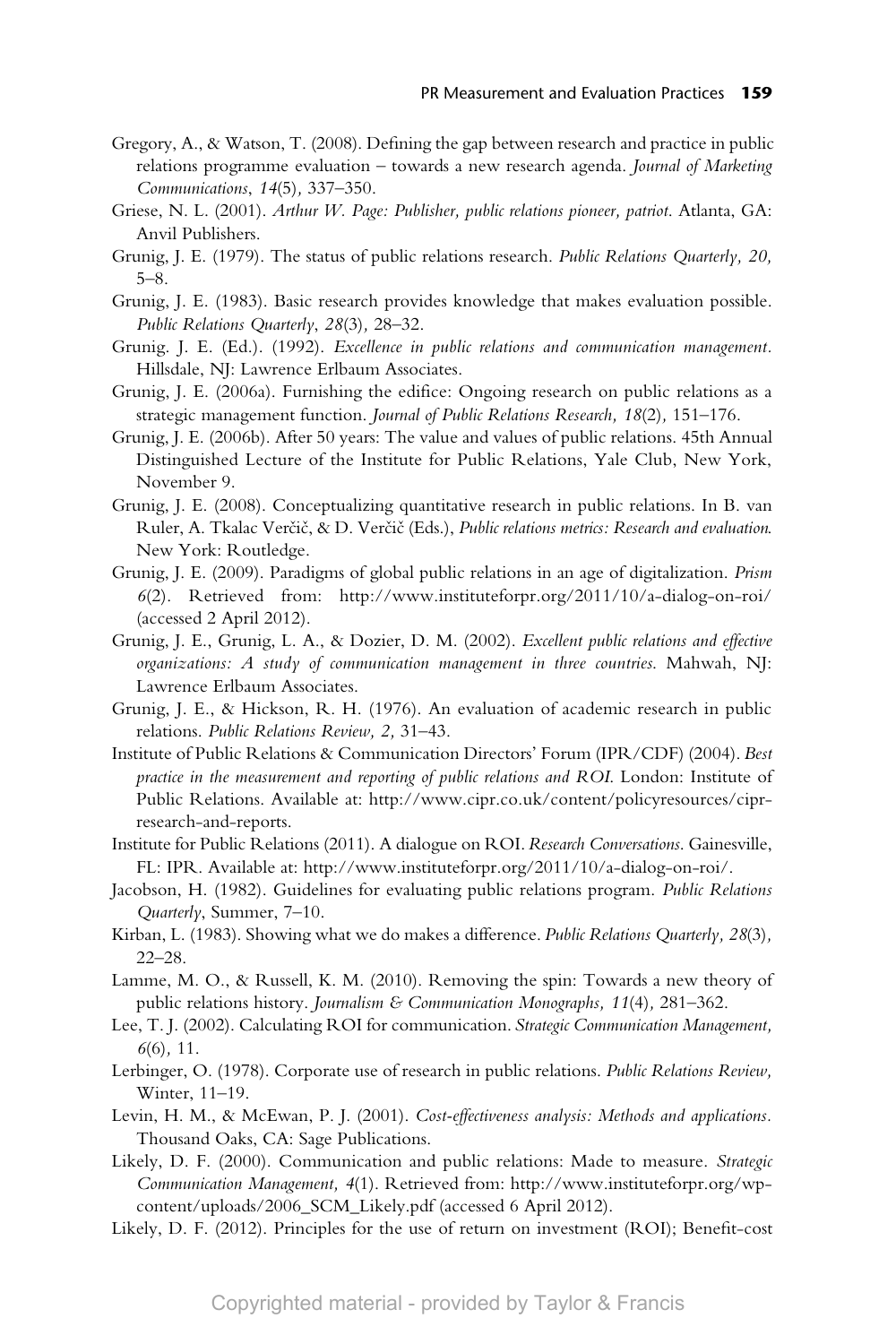ration (BCR); And cost-effectiveness analysis (CEA) financial metrics in a public relations/communication (PR/C) department. Paper presented at 15th International Public Relations Research Conference, 8–10 March, Miami, FL.

- Likely, D. F., Rockland, D., & Weiner, M. (2006). *Perspectives on ROI of media relations publicity efforts*. Gainesville, FL: Institute for Public Relations. Retrieved from: http://www.instituteforpr.org/topics/media-relations-publicity-efforts/.
- Lindenmann, W. K. (1979). The missing link in public relations research. *Public Relations Review*, *5*(1)*,* 26–36.
- Lindenmann, W. K. (1980). Hunches no longer suffice. *Public Relations Journal*, June, 10.
- Lindenmann, W. K. (2005). Putting PR measurement and evaluation into historical perspective. Gainesville, FL: Institute for Public Relations. Retrieved from: http://www. instituteforpr.org/wp-content/uploads/PR\_History2005.pdf (accessed April 7, 2012).
- Macnamara, J. R. (1999). Research in public relations: A review of the use of evaluation and formative research. *Asia Pacific Public Relations Journal, 1*(2)*,* 107–134.
- Macnamara, J. R. (2007). *Return on investment (ROI) of PR and corporate communication*. Sydney: Mass Communication Group.
- Marken, G. A. (1988). Public relations and sales: There must be a measurable relation. *Business Marketing*, April, 94–97.
- McElreath, M. P. (1975). Public relations evaluative research: A summary statement. *Public Relations Review*, Winter, 129–136.
- McElreath, M. P. (1980). *Priority research questions for public relations for the 1980s*. New York: Foundation for Public Relations Research and Education.
- McElreath, M. P. (1981). *Systematic public relations: A workbook on how to measure the effectiveness of public relations*. Lexington, MA: Ginn Publishing.
- Merims, A. (1972). Marketing's stepchild: Product publicity. *Harvard Business Review,* November/December, 107–113.
- Moutinho, L., & Southern, G. (2010). *Strategic marketing management*. Andover: Cengage.
- Paine, K. D. (2007). *Measuring public relationships: The data-driven communicator's guide to success*. Berlin, NH: KD Paine & Partners.
- Paine, K. D. (2011). *Measure what matters: Online tools for understanding customers, social media, engagement and key relationships.* Hoboken, NJ: John Wiley & Sons.
- Pavlik, J. (1987). *Public relations: What research tells us*. Newbury Park, CA: Sage.
- Pessolano, F. J. (1985). Analyzing media coverage by computer. *Bank Marketing*, April, 38–43.
- Phillips, D. (2005). Towards relationship management. Paper presented at the Alan Rawel CIPR Academic Conference, Chartered Institute of Public Relations, London.
- Plackard, D. H., & Blackmon, C. (1947). *Blueprint for public relations*. New York: McGraw-Hill.
- Robinson, E. J. (1969). *Public relations and survey research*. New York: Appleton-Century-Crofts.
- Schmidt, M. J. (2009). *Business case essentials: A quide to structure and content*. Boston: Solution Matrix Ltd.
- Shaffer, J. (2004). Four steps to demonstrating communication ROI. *Communication World On-Line*, November.
- Sierra, L. (2003). Sierra's theory of communicativity: Calculating the value of organizational communication through cost, effort and perception. *Communication World*, June/July, 38–41*.*
- Simmons, P., & Watson, T. (2006). Public relations evaluation in Australia: Practices and attitudes across sectors and employment status. *Asia Pacific Public Relations Journal*, (2). Retrieved from: http://www.deakin.edu.au/artsed/apprj/vol6no2.php#8.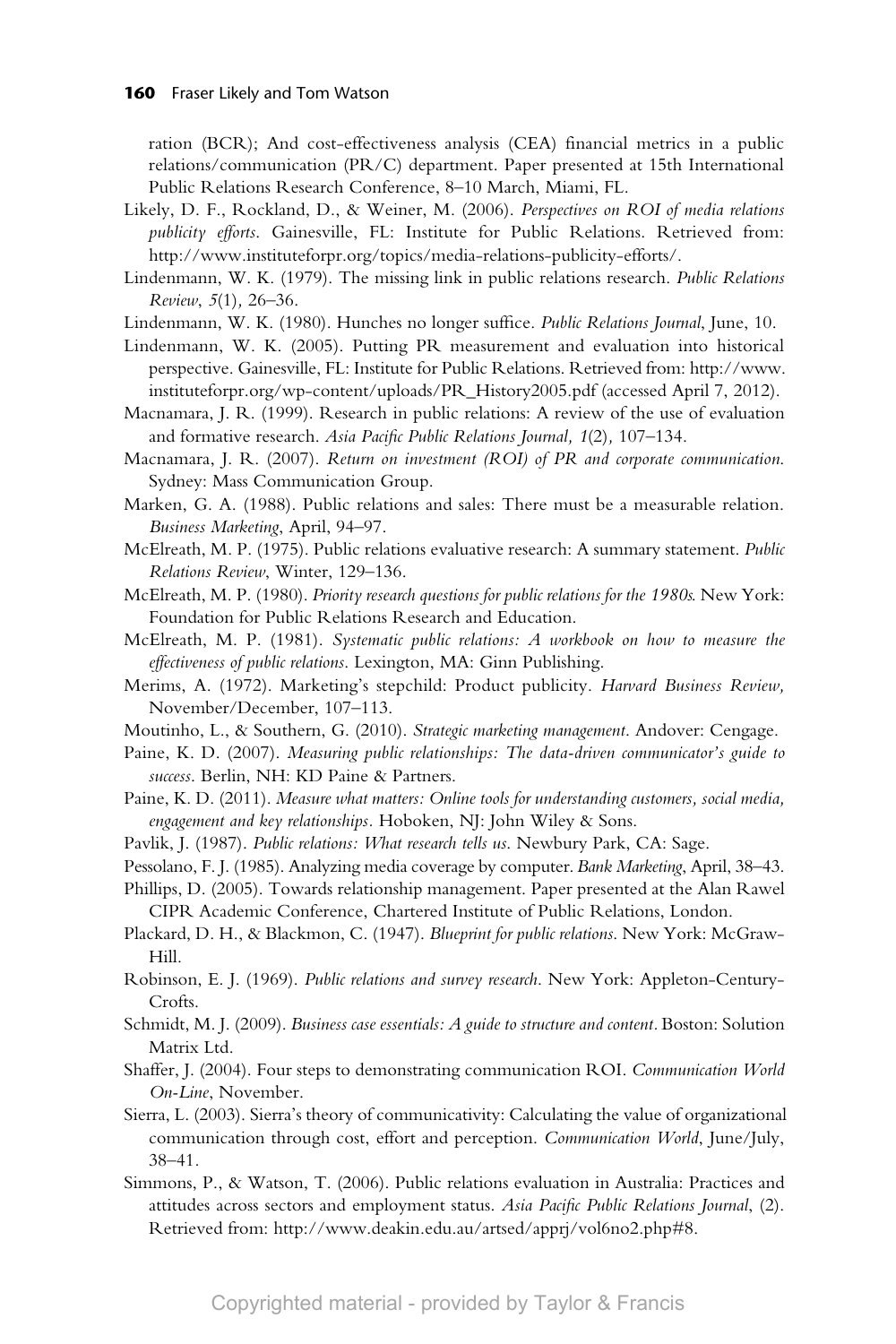- Sinickas, A. (1983). Are you ready for a communication audit? *Communication World*, October. Retrieved from: http://www.sinicom.com/homepages/pubs.htm.
- Sinickas, A. (2003). Focus on behaviour change to prove ROI*. Strategic Communication Management, 7*(6)*,* 12–13.
- Sinickas, A. (2004). Top tip: Calculating ROI. *Internal Communication Measurement Manual,* 138–141. Available at: http://www.sinicom.com/Sub%20Pages/pubs/articles/article 130.pdf.
- Sinickas, A. (2009). Measure your ROI fast. *The Ragan Report,* February.
- Smith, B. G. (2008). *Representing PR in the marketing mix: A study on public relations variables in marketing mix modeling.* Institute for Public Relations. Retrieved from: http://www. instituteforpr.org/topics/pr-marketing-mix/ (accessed 9 April 2012).
- SPRA (Swedish Public Relations Association) (1996). *Return on communications.* Stockholm: Swedish Public Relation Association (Svenska Informationsforening).
- Stacks, D. W. (Ed.). (2006). *Dictionary of public relations measurement and research*. Gainesville, FL: Institute for Public Relations, 26. Retrieved from: http://www.instituteforpr.org/ wp-content/uploads/PRMR\_Dictionary.pdf.
- Stacks, D. W., & Michaelson, D. (2011). Standardization in public relations measurement and evaluation. *Public Relations Journal, 5*(2). Retrieved from: http://www.prsa.org/ SearchResults/download/6D050201/0/Standardization\_in\_Public\_Relations\_ Measurement\_an (accessed 7 April 2012).
- Strenski, J. B. (1980). Measuring public relations results. *Public Relations Quarterly, 25*(2)*,*  $11-13.$
- Tirone, J. F. (1977). Measuring the Bell System's public relations. *Public Relations Review, 3*(4)*,* 21–38.
- Watson, T. (2005). ROI or evidence-based PR: The language of public relations evaluation. *Prism, 3*(1). Retrieved from; http://www.prismjournal.org/fileadmin/ Praxis/Files/Journal\_Files/Issue3/Watson.pdf (accessed 30 March 2012).
- Watson, T. (2008). Public relations research priorities: A Delphi study. *Journal of Communication Management, 12*(2), 104–123.
- Watson, T. (2011). An initial investigation on the use of 'Return on Investment' in public relations practice. *Public Relations Review, 37,* 314–317.
- Watson, T. (2012a). The evolution of public relations measurement and evaluation. *Public Relations Review*, doi:10.1016/j.pubrev.2011.12.1018 (In press).
- Watson, T. (2012b). Advertising value equivalence PR's illegitimate offspring. Paper presented at 15th International Public Relations Research Conference, 8–10 March, Miami, FL.
- Watson, T., & Noble P. (2007). *Evaluating public relations* (2nd ed.). London: Kogan Page.
- Watson, T., & Simmons, P. (2004). Public relations evaluation: Survey of Australian practitioners. Paper presented to the Australian and New Zealand Communication Association Conference, July 7–9, Sydney, Australia.
- Watson, T., & Zerfass, A. (2011). Return on investment in public relations: A critique of concepts used by practitioners from communication and management sciences perspectives. *PRism 8*(1). Retrieved from: http://www.prismjournal.org/fileadmin/ 8\_1/Watson\_Zerfass.pdf (accessed 30 March 2012).
- Weiner, M., Arnorsdottir, L., Lang, R., & Smith, B. G. (2010). *Isolating the effects of media*based public relations on sales: Optimization through marketing mix modeling. Gainesville, FL: Institute for Public Relations. Retrieved from: http://www.instituteforpr.org/ topics/media-based-pr-\_on\_sales (accessed 30 March 2012).